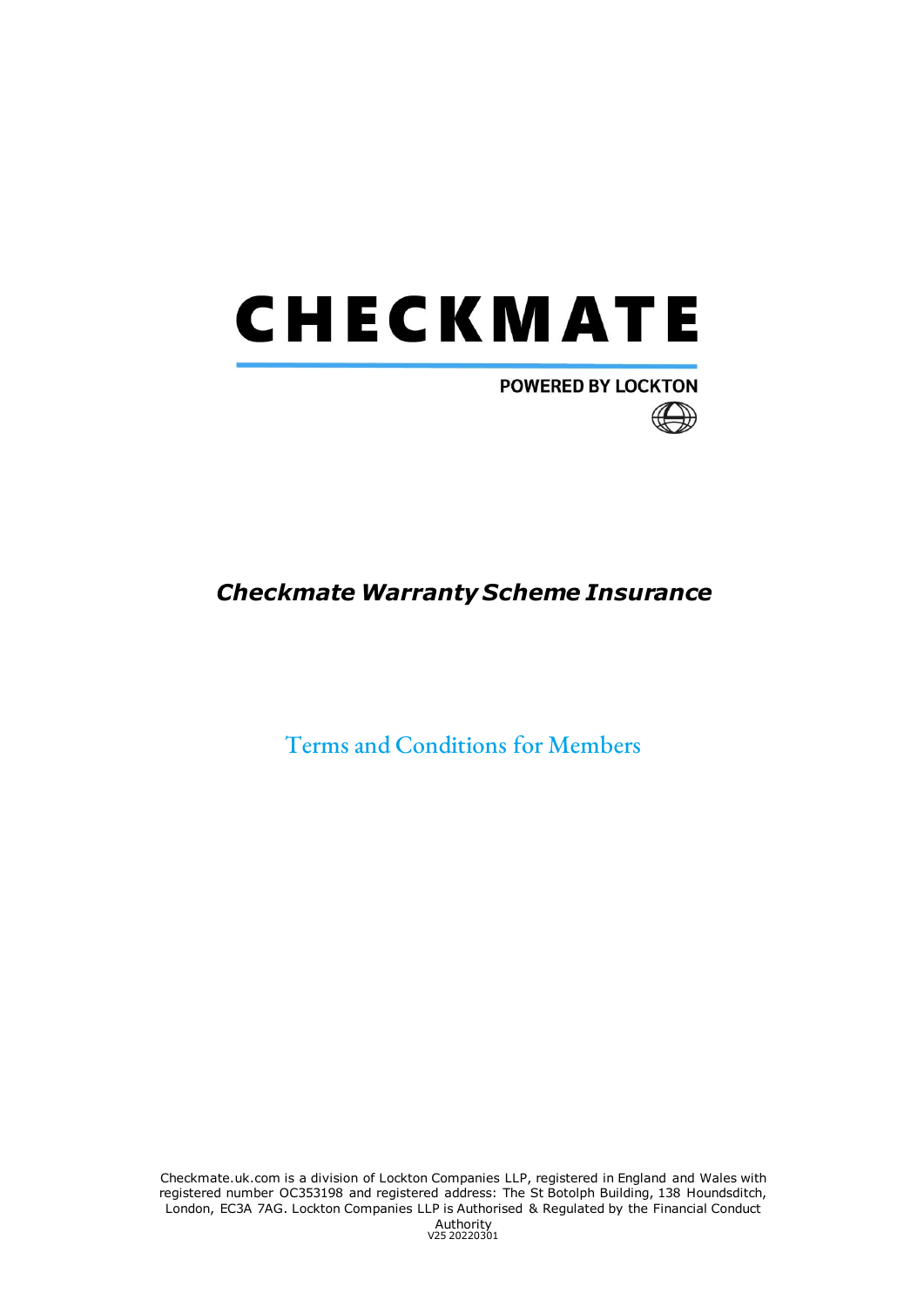These Terms and Conditions apply to the *development* registered by:

………………………………………………………………………………………..………………………………………….

[the *Member*]

As a Developer/Builder Developer/Contractor [delete as appropriate]

Under the name of :

…………………………………………..………………………………………………………………………………………. [the *Development*]

#### **By completing the registration of the** *Development* **with** *Checkmate* **the**  *Member* **confirms that these Terms and Conditions have been read, understood and agreed to.**

## **1 About Our Company**

Checkmate.uk.com (Checkmate) is a division of Lockton Companies LLP; an insurance intermediary and Lloyd's broker. Our Registered Office is located at The St. Botolph Building, 138 Houndsditch, London, EC3A 7AG. Registered Company Number: OC353198. VAT Registration Number GB 449 6862 93.

We are authorised and regulated by the Financial Conduct Authority ("FCA") in respect of insurance mediation activities. You may check our details on the FCA Register a[t https://register.fca.org.uk/s/search?q=523069&type=Companies](https://register.fca.org.uk/s/search?q=523069&type=Companies) or by telephoning the FCA on **0800 111 6768**.

Checkmate provides new home and building warranty insurance acting as agent of the insurers under delegated Authority f rom them

## **2 Definitions**

The words and phrases printed in italics shall have the special meaning set out below.

*Builder Developer:* The vendor and/or landlord of the *New Home* or *New Premises* who registers the *Development w*ith *Checkmate* and builds the *New Home* or *New Premises* specifically for sale or rent or acts as a *Contractor* for a *Developer.*

*Building Period Certificate:* The *Certificate* issued by *Checkmate* signifying agreement to the provision of the protection set out in Part One of the *Warranty*  subject to any endorsements.

*Certificate:* The document that confirms the cover provided by the *Warranty* is in force as stated therein. *Checkmate* reserve the right to modify the cover brought into ef fect, such modification to be evidenced by an endorsement on the *Building Period Certificate* and/or *Insurance Certificate*. *Certificate* includes any cover note that may be issued.

*Checkmate:* Checkmate.uk.com, which is a division of Lockton Companies LLP who are Authorised and Regulated by the Financial Conduct Authority.

*Code:* The Consumer Code that applies to the property in order to comply with industry requirements from time to time.

Checkmate.uk.com is a division of Lockton Companies LLP, registered in England and Wales with registered number OC353198 and registered address: The St Botolph Building, 138 Houndsditch, London, EC3A 7AG. Lockton Companies LLP is Authorised & Regulated by the Financial Conduct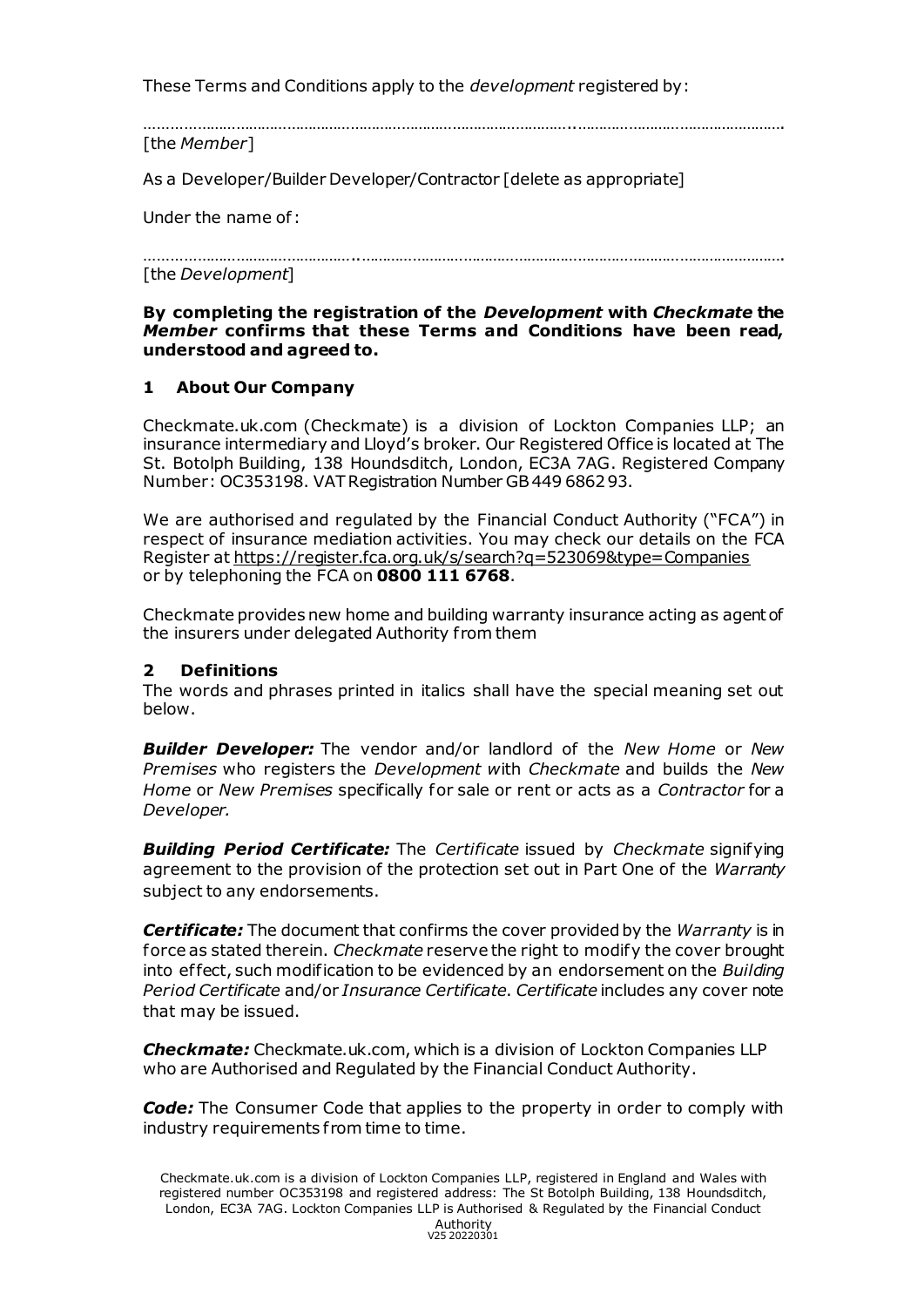*Contractor*: The person or company who builds the *New Home* or *New Premises* under contract to the *Developer* or *Builder Developer*.

*Defect:* A failure to comply with the *Requirements* in respect of the *New Home* or *New Premises.* 

*Developer:* The vendor and/or landlord of the *New Home or New Premises* who registers the *Development* with *Checkmate* but who employs a *Contractor* or *Builder Developer* to construct the *New Home* or *New Premises.*

*Developer's Warranty Period:* A period of two years commencing on the ef fective date of the *Insurance Certificate* or contract exchange date, or exchange of missives in Scotland, whichever is the later.

*Development:* A single *New Home or New Premises* or a number of *New Homes or New Premises* or a combination of both built or converted on a site.

*Directory:* A list of all *Developers, Builder Developers and Contractors* who have registered *Developments* with *Checkmate*.

*Images:* Digital photographs provided by and loaded onto the *Checkmate REDI*  tool by the *Developer, Builder Developer*, or *Contractor* employees or agents.

*Insurance Certificate:* The document issued by *Checkmate* to signify acceptance of the completed *New Home or New Premises* for insurance under the *Warranty* including any endorsement to include or exclude specified items.

**Insured:** The persons, including the *Original Insured*, having a freehold, commonhold or leasehold interest in a *New Home* or *New Premises* or their successor in title or any mortgagee in possession or lessor (excluding the *Builder Developer*, *Developer*, *Contractor*, directors, partners and their relatives and associated companies, and all those involved with or having an interest in the construction and sale of the *New Home* or *New Premises*.*)*.

*Member:* The *Developer, Builder Developer* or *Contractor* that is party to these Terms and Conditions.

*New Home:* Any newly built or newly converted residential property which is being or has been registered with *Checkmate* for a *Warranty* by the *Developer*, *Builder Developer* or *Contractor.*

*New Premises:* Any newly built or newly converted non-residential property which is being or has been registered with *Checkmate* for a W*arranty* by the *Developer*, *Builder Developer* or *Contractor.*

*Original Insured:* The first purchaser of a freehold, commonhold, or leasehold interest in a *New Home* or *New Premises* f rom the *Developer* or *Builder Developer* or landowner who instructs a *Checkmate Builder Developer* or *Contractor* to construct a *New Home* or *New Premises* for their occupation by way of contract on the *Effective Date* of the *Building Period Certificate* or *Insurance Certificate*  excluding the *Member*, builder, directors, partners and their relatives and associated companies, and all those involved with or having an interest in the construction and sale of the *New Home* or *New Premises* save where *Checkmate*  has agreed in writing to a written request f rom the *Developer, Builder Developer,* 

Checkmate.uk.com is a division of Lockton Companies LLP, registered in England and Wales with registered number OC353198 and registered address: The St Botolph Building, 138 Houndsditch, London, EC3A 7AG. Lockton Companies LLP is Authorised & Regulated by the Financial Conduct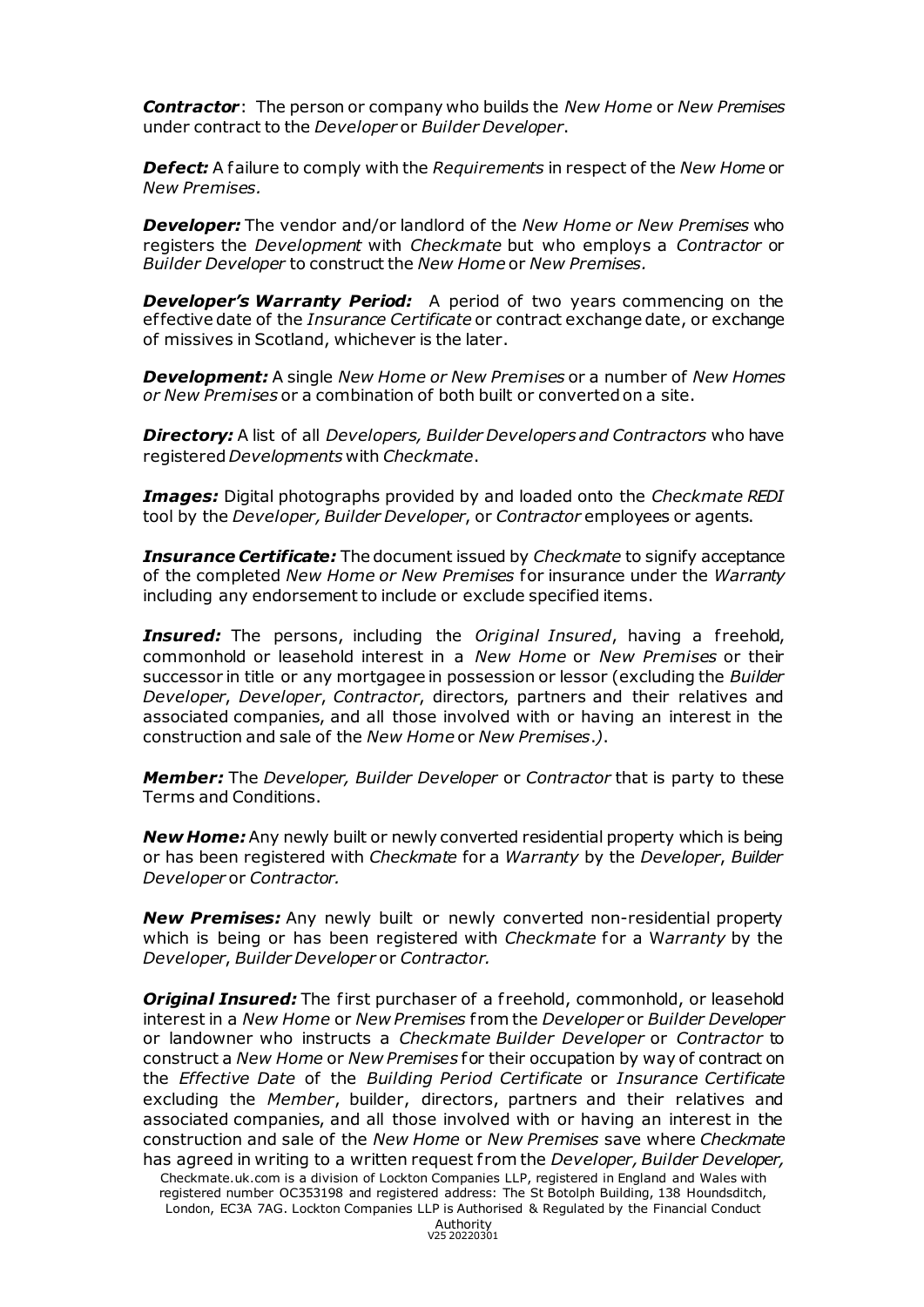directors, partners, relatives or associated companies permitting any thereof to benefit f rom the *Warranty* where they acquire the *New Home* or *New Premises*  under a lawful Contract For Sale.

*REDI:* Review & Evaluation of Digital Images. A system used by *Checkmate* to evaluate the *Images* and which contributes to the risk management of the *Development* for insurance purposes.

*Requirements:* The technical standards published by *Checkmate* in the form of a technical manual and varied f rom time to time and include mandatory compliance with the Building Regulations that apply to the *Development*.

*Underwriter:* As arranged by *Checkmate* to underwrite the insurance, currently HDI GLOBAL SPECIALTY SE and/or other insurers as specified from time to time. Any variation in the Underwriter will be notified in advance to the *Member* in writing by *Checkmate*.

*Warranty:* The *New Home* or *New Premises* latent defect insurance policy from *Checkmate* arranged with an *Underwriter* that inter alia describes the *Member's* obligations to the *Insured* and the insurance cover.

*Warranty Documents*: The relevant documents, excluding the *Insurance Certificate,* which include without limitation the policy document, the Insurance Product Information document, the *Building Period Certificate* and Homeowner's Guide.

#### **3 Miscellaneous**

- 3.1 In these Terms and Conditions (including the defined terms), the singular includes the plural and the use of any gender shall include all genders.
- 3.2 Any reference to any statute shall include any statutory modification or reenactment and any subordinate legislation for the time being in force.
- 3.3 The headings in these Terms and Conditions are for descriptive purposes only do not in any way control, limit or amplify the terms of these Terms and Conditions.
- 3.4 Except in any definition in these Terms and Conditions, references to any statute or any section of any statute include any statutory amendment, modification or re-enactment and instruments and regulations under it in force from time to time. References to any codes of practice include any amendments or revisions from time to time (save to the extent that they conflict with any express term or condition within these Terms and Conditions).
- 3.5 If any provision of these Terms and Conditions is held by any competent authority to be invalid or unenforceable in whole or in part that whole or part shall be severed and the validity or enforceability of the remaining whole or part shall not be affected and shall remain in full force and effect.

## **4 Duration of these Terms and Conditions**

4.1 These Terms and Conditions shall apply to the *Development* and remain in force from the date of registration of the *Development* until the period of the *Warranty* on the *New Home* or *New Premises* has expired.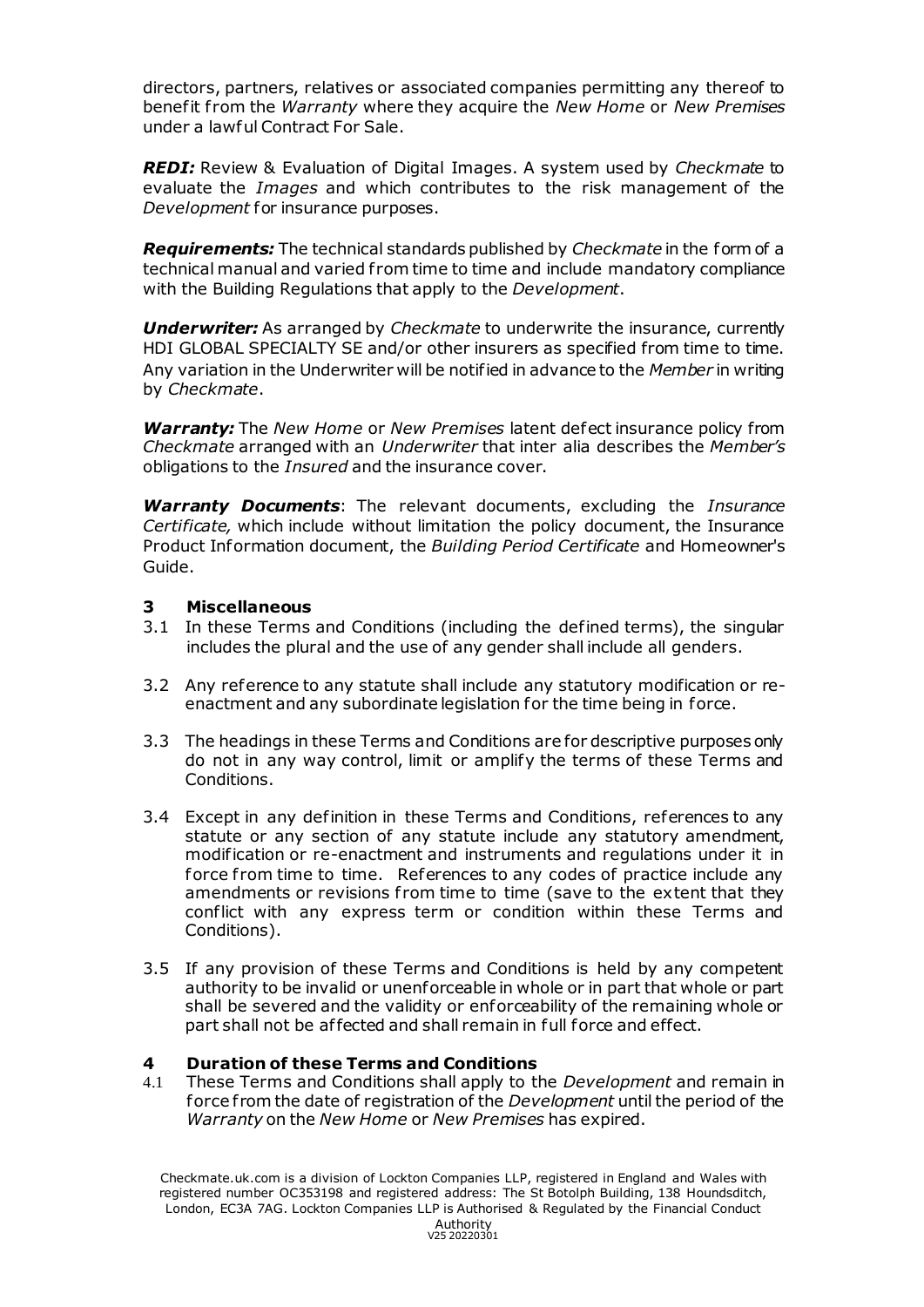## **5 The** *Member's* **rights and obligations**

- 5.1 The *Member* must maintain membership of *Checkmate* and pay any annual or other renewal fees that may fall due throughout the construction of the *Development* and until the last *Certificate* for the *Development* has been issued by *Checkmate.*
- 5.2 The *Member* must provide *Checkmate* with such information as it may reasonably require showing that the following conditions are and continue to be satisfied:

5.2.1 the reasonable financial tests required by *Checkmate*, as varied from time to time, but only where the *Member* has a financial or performance liability to the *Insured* under the terms of the *Warranty* or is acting as a *Developer* or *Builder Developer. Checkmate* reserves the right to carry out such financial tests in relation to the *Member* and *Member's* associated companies to ensure that the *Member* and the *Member's* group of companies meets *Checkmate*'s underwriting criteria during the period f rom registration of the *Development* until the *Insurance Certificate* is issued for the completed *Development*. In the absence of this condition being met *Checkmate* may acting reasonably withhold any *Certificate* and may cancel the registration of the *Development* until the *Member* gives *Checkmate* such securities as it may reasonably require, or can meet the reasonable financial tests.

5.2.2 where the *Member* is acting as a *Builder Developer* or *Contractor* the *Member* has and continues to have the technical ability to build *New Home* or *New Premises* to the *Requirements* or to procure that *New Home* or *New Premises* are so built. In the absence of this condition being met (to be determined at *Checkmate*'s sole discretion but acting reasonably) the *Member* shall at *Checkmate*'s direction appoint a *Checkmate* registered *Contractor* approved by *Checkmate*, such approval to be given in writing and before any such appointment, to complete the *New Home* or *New Premises* in accordance with the *Requirements*.

5.3 The disclosure requirements for commercial insurance contracts under the laws of the United Kingdom are governed by the Insurance Act 2015. The member has a duty to make a fair presentation of the risk to Checkmate, this requires disclosure of all material information which is known to you (or which ought to be known to you). Information is material if it would influence the judgement of a prudent underwriter in establishing the premium or determining whether to underwrite the risk and, if so, on what terms. Material information does not necessarily have to actually increase the risk of the insurance under consideration.

Under the Act you will be deemed to know information if it is known to any individuals in the categories below:

(a) anyone within your business in a senior management or decision making role, and

(b) anyone responsible for arranging the insurances.

Furthermore, under the Act you "ought to know" what should reasonably have been revealed by a reasonable search for information held internally or externally (including by any third parties to whom services are outsourced, consultants and agents).

Checkmate.uk.com is a division of Lockton Companies LLP, registered in England and Wales with registered number OC353198 and registered address: The St Botolph Building, 138 Houndsditch, London, EC3A 7AG. Lockton Companies LLP is Authorised & Regulated by the Financial Conduct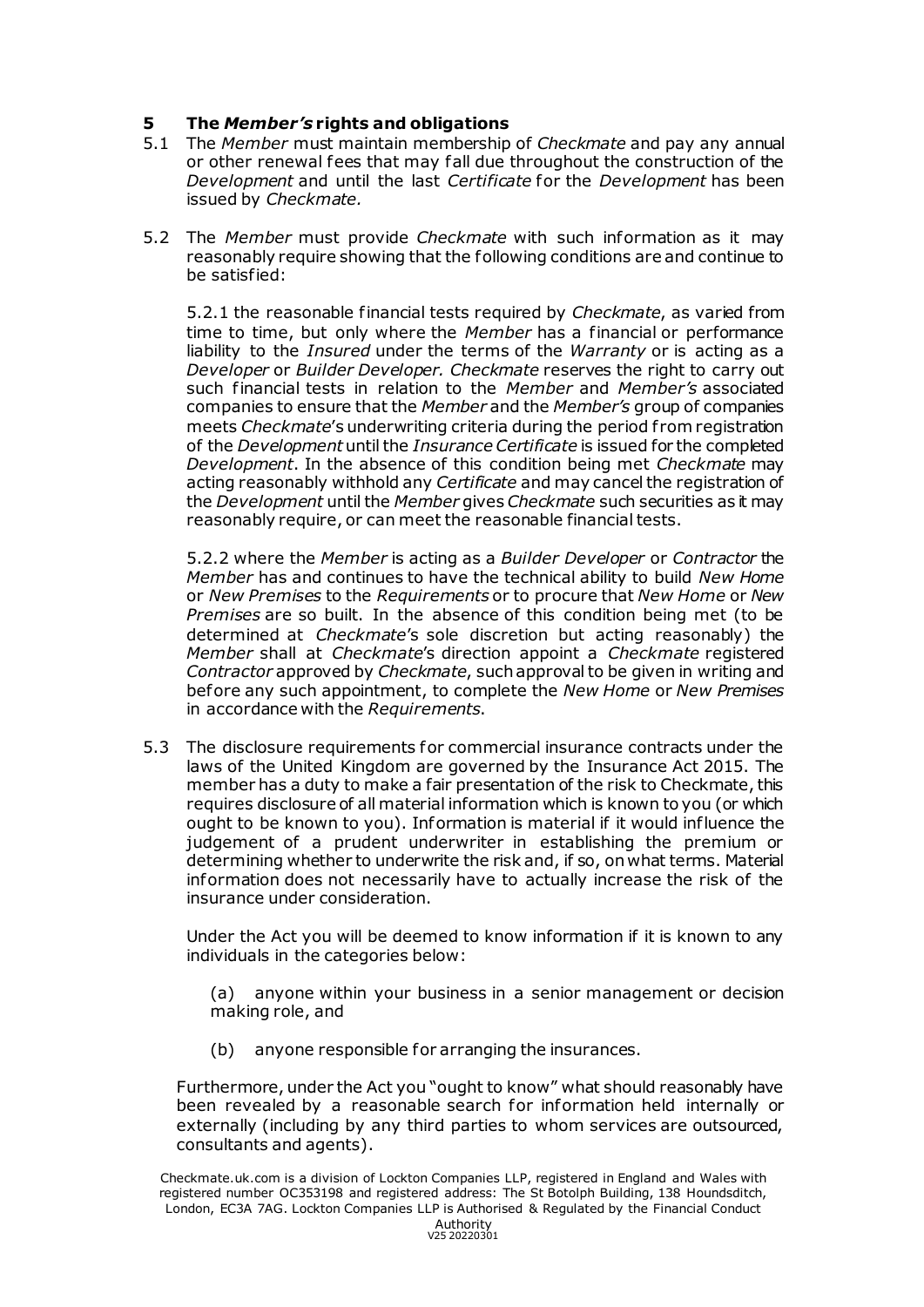In the event that there is a breach of duty of fair presentation of risk, the remedies available to insurers will vary dependent on whether the breach is deliberate or reckless or otherwise. For deliberate or reckless breaches the insurer may avoid the contract, refuse all claims and retain the premium paid.

For other, non-fraudulent or non-reckless breaches the remedy will depend on what the insurer would have done had a fair presentation of the risk been made. If the insurer would not have accepted the risk it can avoid the contract but must refund premiums paid. If the insurer would have accepted the risk on other terms the contract is to be treated as if those terms applied, in the event that a higher premium would have been charged any claims payments can be reduced proportionately. This latter provision is especially important because if insurers can show that they would have charged only a modest additional premium, the impact on a claim could be disproportionately large

- 5.4 Where they are liable for payments the *Member* shall pay to *Checkmate* such fees and premiums and taxes as are required from time to time before the *Warranty* shall be made available, payment to be received within 28 days of the date of the invoice.
- 5.5 The *Member* shall include the *Warranty* in the purchase price of all *New Homes* registered with *Checkmate* and shall not make or indicate any separate charge for it.
- 5.6 The *Member* shall give *Checkmate* 10 working days' notice before any construction work commences on the *New Home* or *New Premises.* Where the *New Homes* or *New Premises* is a conversion or is to be built on land that presents an unusual risk the *Member* shall give *Checkmate* 10 additional working days' notice before the work commences on the *New Home* or *New Premises*. For the purposes of this clause an unusual risk shall include, but not be limited to, contaminated land, mining or mineral extraction area, peat soil, ground conditions which include "made ground" and clay sites with either trees present or recently removed.
- 5.7 Before work starts on any part of the *Development* the *Member* shall at *Checkmate's* reasonable request provide or arrange to be provided a copy of the site investigation report for the *Development.*
- 5.8 The *Member* shall use reasonable endeavours to ensure that all statutory approvals as may be required have been sought or obtained before the work commences on the *New Home* or *New Premises.*
	- 5.8.1 Where the *New Home* or *New Premises* is to be constructed on contaminated land the *Member* must ensure such specific approvals as maybe require have been obtained from the relevant Local Authority and/or Environment Agency.
	- 5.8.2 The *Member* must ensure that all relevant Building Regulation approvals are obtained for the *New Home* or *New Premises* f rom either the Local Authority or an Approved Inspector.
- 5.9 The *Member* shall ensure that the *New Home* or *New Premises* is built to comply with *Checkmate's Requirements* and in a competent and workmanlike manner to *Checkmate's* reasonable satisfaction. Where methods of construction or materials do not meet the guidance contained in *Checkmate's Requirements*, the *Member* shall obtain *Checkmate's* written consent to the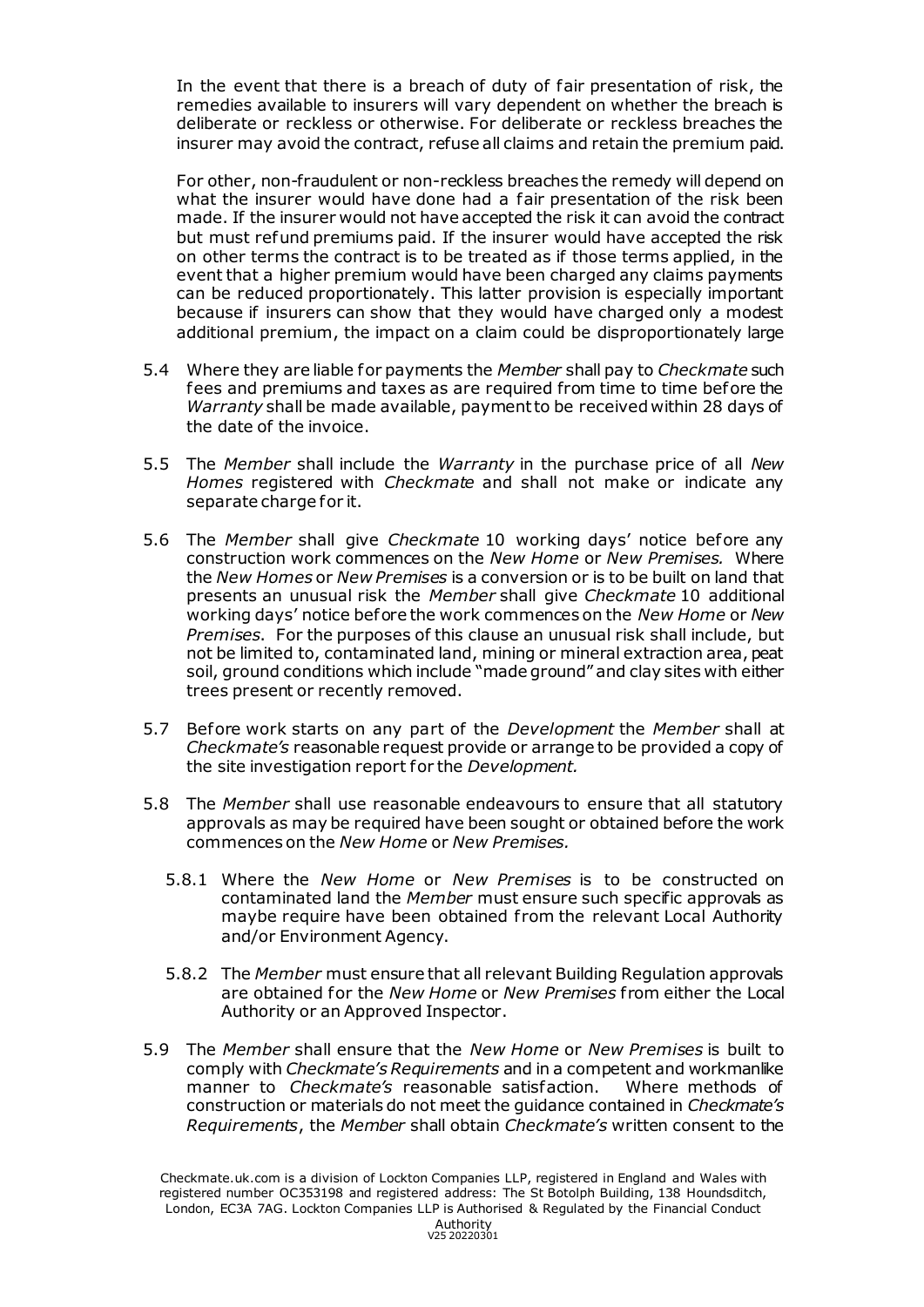proposed methods of construction or materials prior to issuing the *Insurance Certificate.*

- 5.10 Where the *Developer* or *Builder Developer* contracts with a *Builder Developer* or *Contractor* to construct the *New Home* or *New Premises*:
	- 5.10.1 the *Developer* or *Builder Developer* must notify *Checkmate* of the *Builder Developer/Contractor's* details with the proposal.
	- 5.10.2 the *Builder Developer* or *Contractor* must be registered with *Checkmate* before works on the *Development* commence.
	- 5.10.3 any change to the *Builder Developer* or *Contractor* must be notified to *Checkmate* as soon as practically possible and in any event no later than seven days after the change coming into effect.
	- 5.10.4 The *Developer* or *Builder Developer* shall deliver the *Warranty Documents* made available by *Checkmate* to the *Original Insured* but shall not permit the sale to proceed to legal completion unless the *New Home* is subject to vacant possession and the *Insurance Certificate* has been issued. Where a property is not being sold but is being rented or any other such arrangement the property must not become occupied in any instance or for any reason prior to the *Insurance Certificate* being issued unless previous agreed in writing with *Checkmate*.
	- 5.10.5 the *Developer* or *Builder Developer* acknowledges that the *Insurance Certificate* shall only be issued if the *New Home* or *New Premises* is accepted by *Checkmate* for a *Warranty.*
	- 5.10.6 where the *Developer* or *Builder Developer* permits a sale to proceed to legal completion without the *Insurance Certificate*, *Checkmate* reserves the right, when requested, to provide the *Buyer* or their representative with the reasons that prevented the *Insurance Certificate* f rom being issued.
- 5.11 The *Member* shall ensure that *Checkmate* is provided with reasonable notice to conduct a final inspection of each *New Home* or *New Premises* as soon as reasonably practical af ter confirmation of Building Regulations approval and in any case within 28 days.
- 5.12 Where an *Insurance Certificate* for the *New Home* or *New Premises* has not been issued within 180 days of the date of *Checkmate* completing a satisfactory final inspection, *Checkmate* reserves the right to charge additional fees and/or premiums plus any associated taxes (at the prevailing rate) in order to facilitate the issue of an *Insurance Certificate*.
- 5.13 Once a *Certificate* has been issued, the *Developer* or *Builder Developer* or their agent(s) shall deliver it to the *Original Insured*.
- 5.14 The *Developer* or *Builder Developer* shall not, without *Checkmate's* prior written consent, make available any *Certificate* to persons excluded under the definition of *Original Insured*. Where *Checkmate's* written consent is given this will be shown as an endorsement on the *Certificate*.
- 5.15 The *Member* agrees to honour the terms of the *Warranty* where it places any obligation or responsibility on him either to *Checkmate* or to an *Insured.*
	- 5.15.1 Where there is an obligation under the *Warranty* for the *Developer* to carry out repairs and they do not do so, or do not pay for works *Checkmate* carries out to fulfil the *Developer's* obligations and the original defective work was carried out by or on behalf of the *Builder Developer* or *Contractor,*the *Builder Developer* or *Contractor* accepts the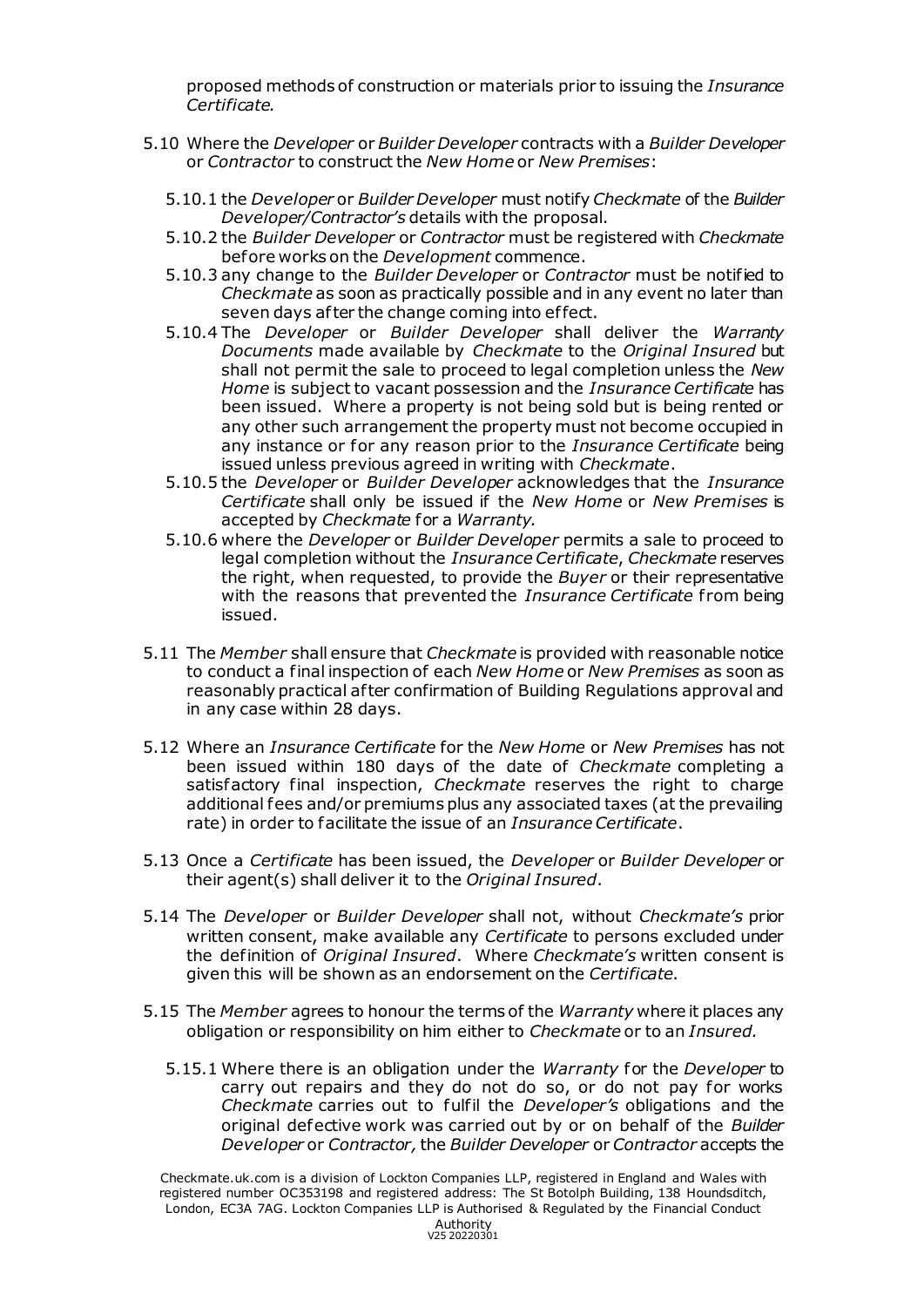obligation for the repairs or to reimburse *Checkmate* for repairs carried out by *Checkmate*.

- 5.15.2 Where an *Insured* has notified a *Member* of a potential claim during the *Member's* liability period of the *Warranty* (usually referred to as the Developer's / Contractor's liability period) the *Member* has an obligation to undertake the following to *Checkmate's* reasonable satisfaction:
	- Correspond with the Insured in a timely and appropriate manner at all times until the potential claim has been resolved;
	- Investigate the nature of the potential claim to establish liability under the policy;
	- Complete any remedial works required in a timely manner and to the standard required under the *Warranty*;
	- Where the *Insured* has also brought the potential claim to the notice of *Checkmate*, the *Member* must keep *Checkmate* fully informed at all times;

Where the *Member* has completed any remedial works, the *Member* has an ongoing liability for the effectiveness of those repairs for the duration of the *Warranty*.

- 5.15.3 Where a *Member* fails to meet its obligations under clause 5.15.2 to *Checkmate's* reasonable satisfaction, *Checkmate* may seek additional security and/or withhold the issue of further Certificate(s) from the *Member* or any other Member from the same group of companies / legal entities.
- 5.16 The *Member* agrees to correct any *Defect* before the *Insurance Certificate* is issued and repair any consequent material damage to the *New Home* or *New Premises* within the reasonable time notified to the *Member* in writing by *Checkmate*, including if such notice is given by e-mail or via the *Members* secure home page.
- 5.17 Where the *New Home*, *New Premises* or *Development* is destroyed or damaged and requires partial or complete rebuilding before the *Insurance Certificate* has been issued *Checkmate* reserves the right to charge additional fees together with any associated taxes for any additional work require by *Checkmate* to assess whether the building works comply with the *Requirements*. *Checkmate* reserves the right to charge additional premiums and associated taxes for the partial or complete rebuilding works where there is a material change in the insured value or risk.
- 5.18 Where *Checkmate* pays any sum relating to the *Member's* obligations or responsibilities under these Terms and Conditions, a *Warranty* or under the Consumer Code the *Member* agrees that it shall reimburse *Checkmate* with all of the reasonable associated costs *Checkmate* incurs in so doing.
- 5.19 The *Member* shall reply fully and within 28 days to any correspondence from *Checkmate* that has been sent to the *Member* by recorded delivery to the last address notified to *Checkmate.*
- 5.20 While these Terms and Conditions are in force the *Member* agrees to honour the terms of a Consumer Code. *Checkmate* is a code sponsor of The Consumer Code for Home Builders and this Code applies to all homes registered with *Checkmate* by the *Member* unless that *Member* declares in writing to *Checkmate* at the time of registration of the *Development* that the *Member* has registered with the New Homes Quality Board and is going to be bound by the New Homes Quality Code in respect of the *Development*. For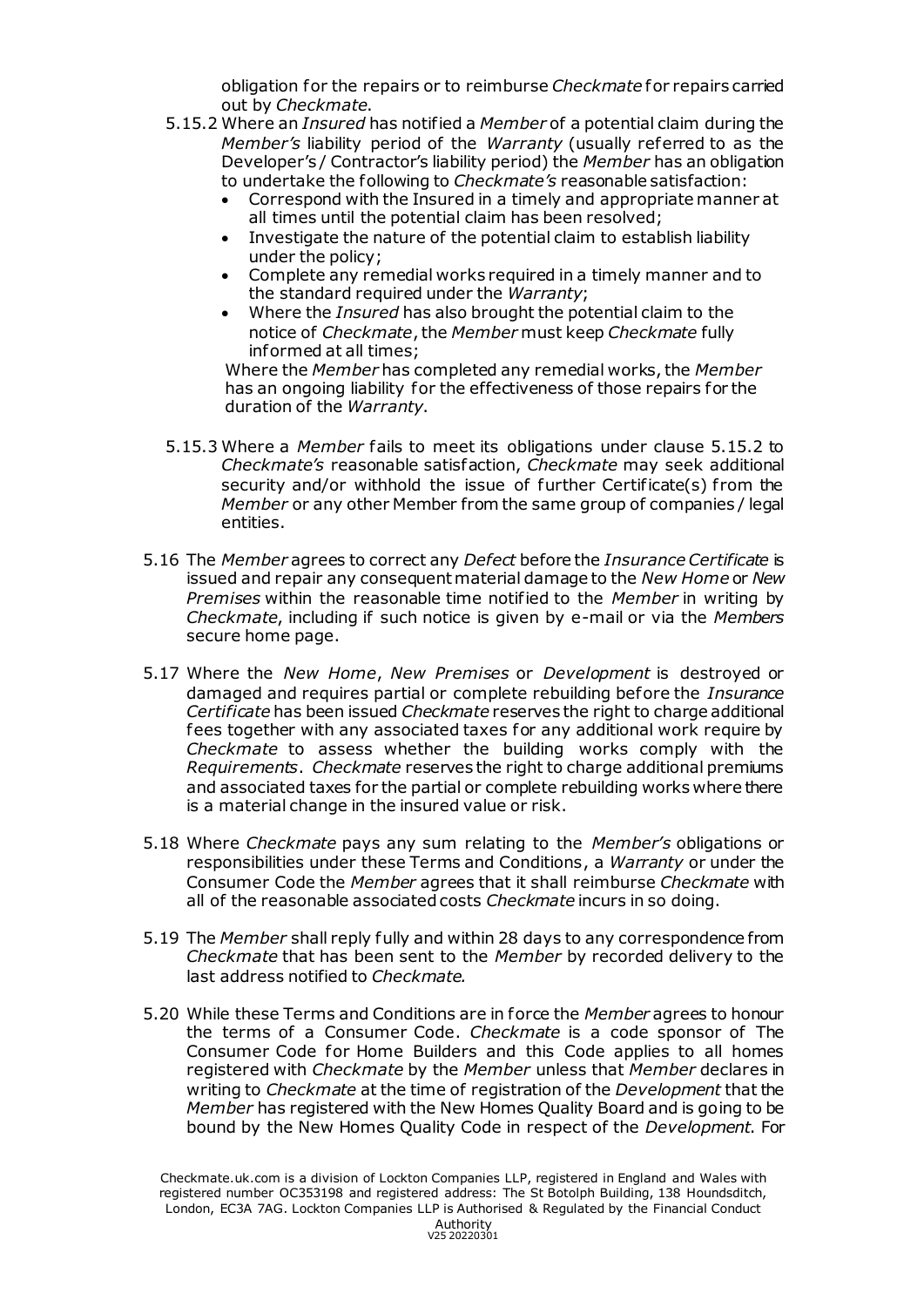access to The Consumer Code for Home Builders, visit [www.consumercode.co.uk](http://www.consumercode.co.uk/) 

- 5.20.1 Where *Checkmate* pays any adjudication fees relating to the *Member's* obligations or responsibilities under the Consumer Code the *Member* agrees that it shall reimburse *Checkmate* with all of the reasonable associated costs *Checkmate* incurs in so doing.
- 5.21 While these Terms and Conditions are in force the *Member* may in its marketing materials refer to *Checkmate* and to the *Checkmate Warranty* and may use the *Checkmate* trade name and/or logo in advertising. Any reference to the insurance cover provided by the *Warranty* must be approved in advance by *Checkmate* in writing.

#### **6 Technical Review of works &** *Checkmate REDI*

This section outlines the basis of operation of the REDI tool and includes important information on some of its limitations of which Checkmate is reasonably aware

- 6.1 The *Member* shall grant access to *Checkmate*, or its agents, in order for it to carry out such inspections as *Checkmate* deems necessary acting reasonably to establish to its satisfaction that the *New Home* or *New Premises* has been or is being constructed to *Checkmate*'s *Requirements* and in a competent and workmanlike manner.
- 6.2 *Checkmate* shall at its sole discretion and for its own purposes and in accordance with *Checkmate's* own risk management programme carry out technical reviews by physical inspection or by use of the *REDI* tool or by any other means it deems appropriate.
- 6.3 The *Member* shall provide [or arrange to be provided] *Images* to *Checkmate* via *Checkmate's REDI* tool as specified in a schedule provided by *Checkmate* within 2 working days of being notified that work on the *Development* is to commence.
- 6.4 Following registration of the *Development Checkmate* will provide the *Member* with a username and password within 48 hours to enable access to the *Checkmate REDI* tool.
- 6.5 The information contained in the *REDI* tool is based on the information provided when the *Development* was registered and information obtained during construction, including any relevant *Images* taken. Whilst *Checkmate* has taken all reasonable steps to ensure the information provided in the *REDI* tool is accurate, the *Member* or its agent(s) is responsible for validating the integrity of any information provided by the *REDI* tool.
- 6.6 *Checkmate* shall have no liability for direct, indirect or consequential losses (including without limitation claims against the *Member* by third parties or claims for loss of profit or loss of revenue) to the *Member* or employees, associates, agents or customers in tort (including negligence), contract, or otherwise. Nothing in these Terms and Conditions shall exclude or restrict *Checkmate's* liability for fraud, or for death or personal injury caused by *Checkmate*'s negligence. You use the *REDI* tool at your own risk.
- 6.7 Any *Images* and/or information in whatever form that you provide it via the *REDI* tools ("the *Images*") remain the *Member's* property. The *Member*  hereby authorise *Checkmate* to use, copy, distribute the *Images* for such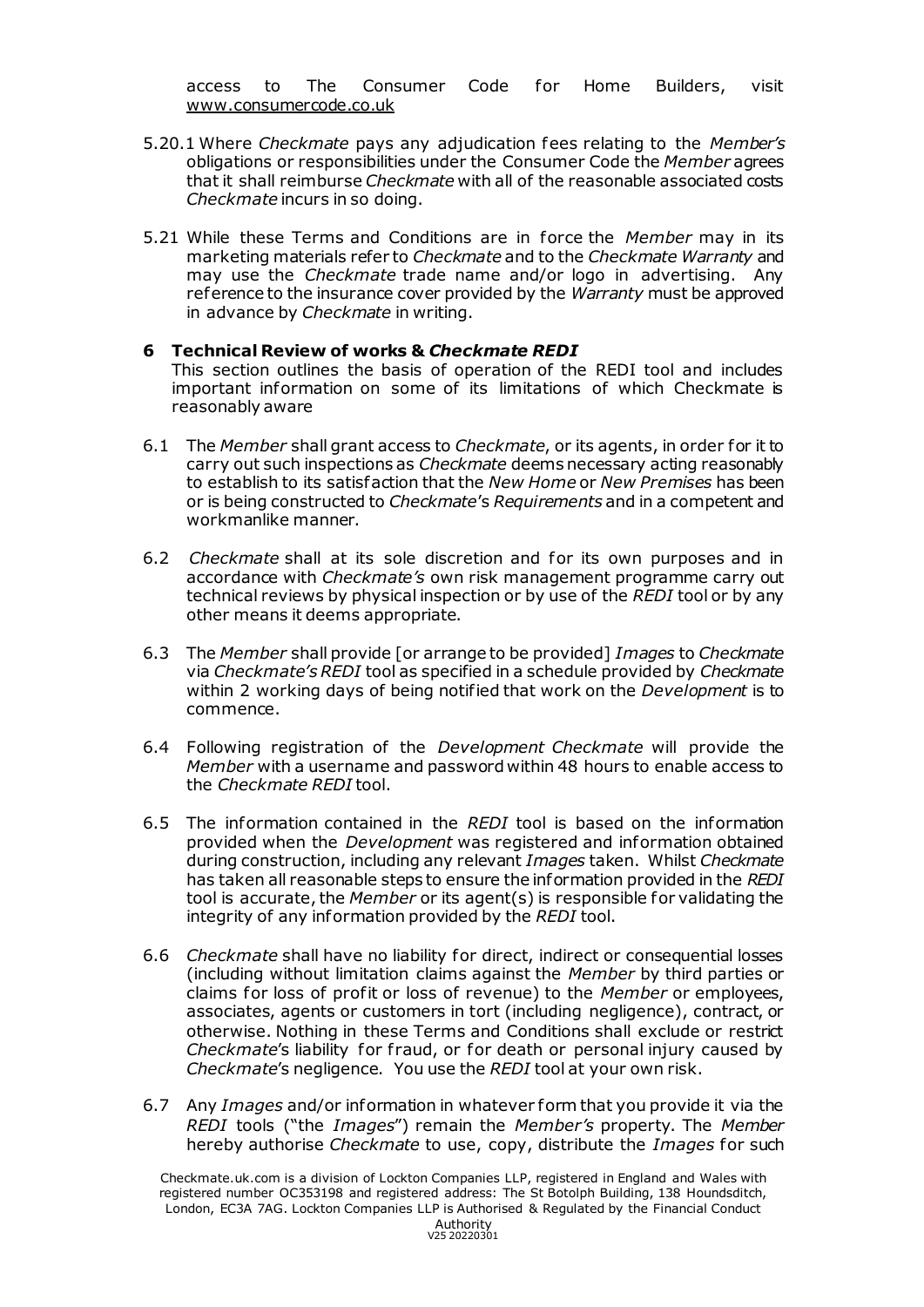purposes that *Checkmate* requires for as long as such information is required. In particular and without limitation, the *Member* hereby authorise *Checkmate* to anonymise (wherever possible) and use, copy and display the *Images* for training purposes both internally within *Checkmate* and with third parties, in any form and via any medium.

- 6.8 The *Member* warrants the accuracy and completeness of any *Images* provided and submit such *Images* and uses the *REDI* tool at the *Member's* own risk. The use by *Checkmate* of any of such *Images* does not deem acceptance by *Checkmate* of the *Development* nor should it be construed as an indication that *Checkmate* may or may not issue a *Certificate*.
- 6.9 The *REDI* tool is provided by *Checkmate*. Subject to the information set out in these Terms and Conditions. *Checkmate* has taken all reasonable steps to ensure that the information provided by the *REDI* tool is accurate and current at the date of issue. However it is not guaranteed that such information is accurate as of the date of receipt or use by the *Member* or that it will remain so in future.
- 6.10 The *Member* should always be satisfied that any action it takes or advice it gives to others that rely on any of the information and guidance provided by the *REDI* tool is suitable in any particular case. It is the *Member's* responsibility to ensure that any person to whom advice or recommendations are provided based on the use of the *REDI* tool is made aware of the limitations of the tool, and where those limitations are documented or reproduced.
- 6.11 The *Member* acknowledges responsibility for all acts and omissions of any person or organisation that accesses the *REDI* tool using the *Member's*  password provided at registration whether with or without the *Member's* authority to do so.
- 6.12 Unless clearly stated otherwise, nothing in the *REDI* tool shall be construed as a certificate of completion, a *Certificate*, or act as a recommendation of the *Development, New Home* or *New Premises*.
- 6.13 *Checkmate* will always endeavour to give reasonable notice but if circumstances do not permit *Checkmate* reserves the right in its absolute discretion and without cause to restrict full or partial access to the *REDI* tool or withdraw it entirely at any time without notice to all or any users. *Checkmate* accepts no liability for any loss that may arise (directly or indirectly) if , for any reason, the *REDI* tool is unavailable at any time.
- 6.14 Copyright and all other intellectual property rights worldwide in the *REDI* tool are owned by *Checkmate*. The *Member* may use the *REDI* tool only for business use in respect of the *Development* and shall not acquire any title copyright or other proprietary rights in the *REDI* tool or in any copies of it.
- 6.15 *Checkmate* has a policy of continued improvement and reserves the right, without notice, to change the content, presentation, performance, and availability of any part of the *REDI* tool at any time.

#### 7 **Data Protection**

By registering the *Development* the Member confirms acceptance of these Terms and Conditions and agrees to comply with all Data Protection Laws. Checkmate is not liable to the Member for any loss or damage suffered as a result of any breach of the Data Protection Laws.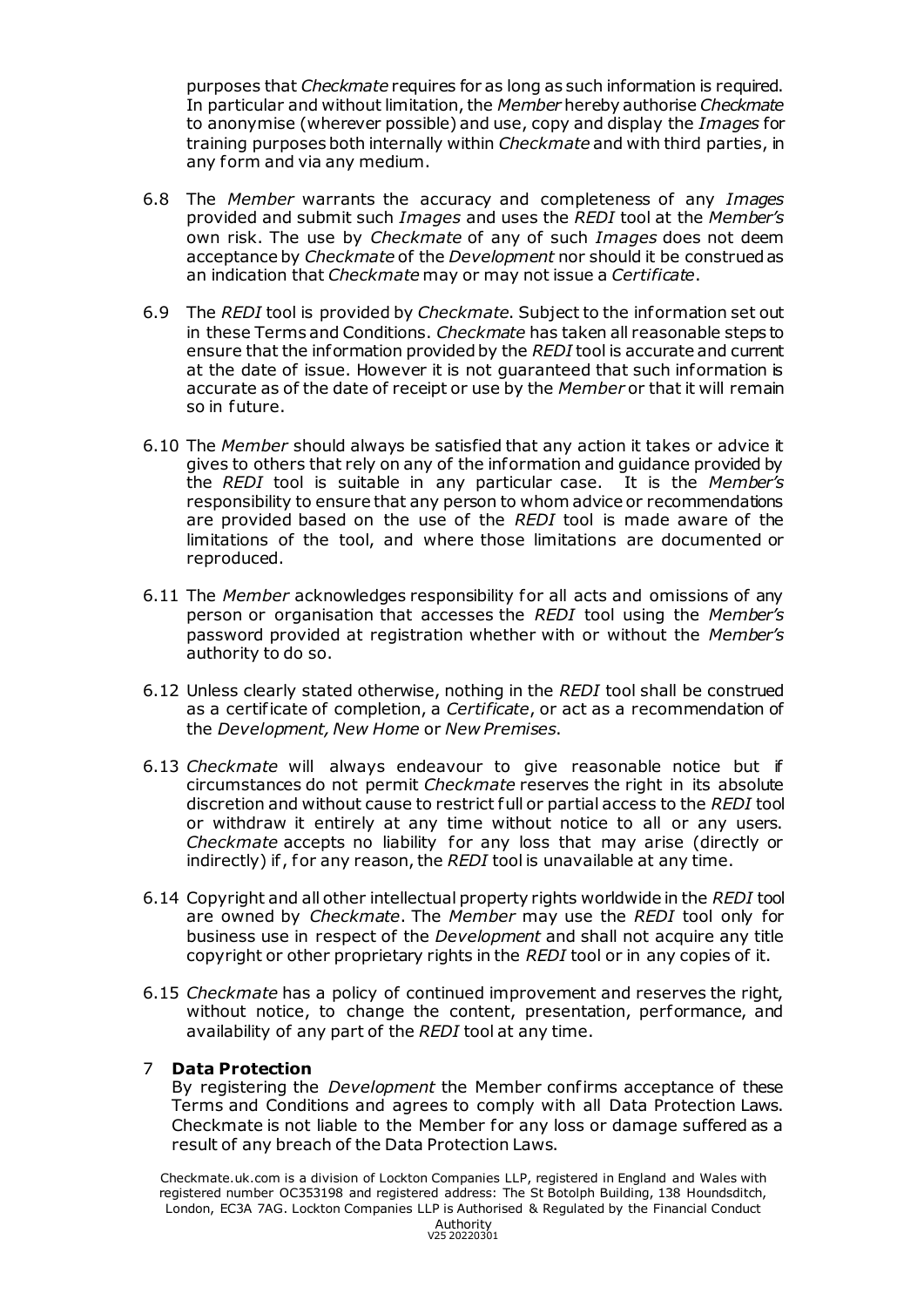- 7.1 For the purposes of this clause:
	- (i) **Controller** means a person which, alone or jointly with others, determines the purposes and means of the Processing of Personal Data;
	- (ii) **Data Protection Laws** means all laws and regulations relating to the Processing of Personal Data as the same may be in force from time to time;
	- (iii) **Personal Data** means any information relating to an identified or identifiable living individual;
	- (iv) **Processing** means any operation or set of operations which is performed on Personal Data or on sets of Personal Data, whether or not by automated means, and Process, Processes and Processed shall be construed accordingly;
	- (v) **Processor** means a person which Processes Personal Data on behalf of a Controller;
	- (vi) **Relevant Individual** means any individual whose Personal Data is disclosed to Checkmate for Processing by Checkmate or on Checkmate's behalf in connection with Checkmate's engagement or any services we provide to the Member, including (by way of example) any individual who is an insured person, or a third party claimant, under or in respect of an insurance policy; and
	- (vii) **Relevant Person** means you and any other person who collects Personal Data relating to a Relevant Individual.
- 7.2 The parties acknowledge and agree that, in relation to Checkmate's engagement and any services we provide to you:
	- (i) Checkmate is a Controller in respect of the Personal Data we Process;
	- (ii) the Member is a Controller in respect of the Personal Data the Member Process;
	- (iii) the parties are not joint Controllers; and neither the Member nor Checkmate Process any Personal Data on behalf of the other as Processor.
- 7.3 In respect of the Personal Data that you or we Process in relation to Checkmate's engagement and any services we provide to you and we shall comply at all times with Checkmate's respective obligations under the Data Protection Laws.
- 7.4 Subject to clause 7.5, The Member may input Personal Data about the Member or clients using the facilities provided. The Member is responsible for ensuring any information provided is accurate and up to date as Checkmate will only access or amend such information for essential maintenance or problem resolution, or if otherwise required to under the Data Protection Laws.
- 7.5 In relation to Checkmate's engagement and any services we provide to you, you shall only provide to us the Personal Data requested by us from time to time and you shall ensure that no other Personal Data is provided by the Member (or anyone else acting on the Member's behalf) to us. Nothing in this clause shall af fect the Member obligation to comply with any applicable duty of fair presentation of risk or duty of disclosure in relation to the Member insurance.
- 7.6 You shall ensure that the information notice set out in Appendix 1 of these Terms and Conditions, or any replacement information notice that we provide to you from time to time, is provided to each Relevant Individual.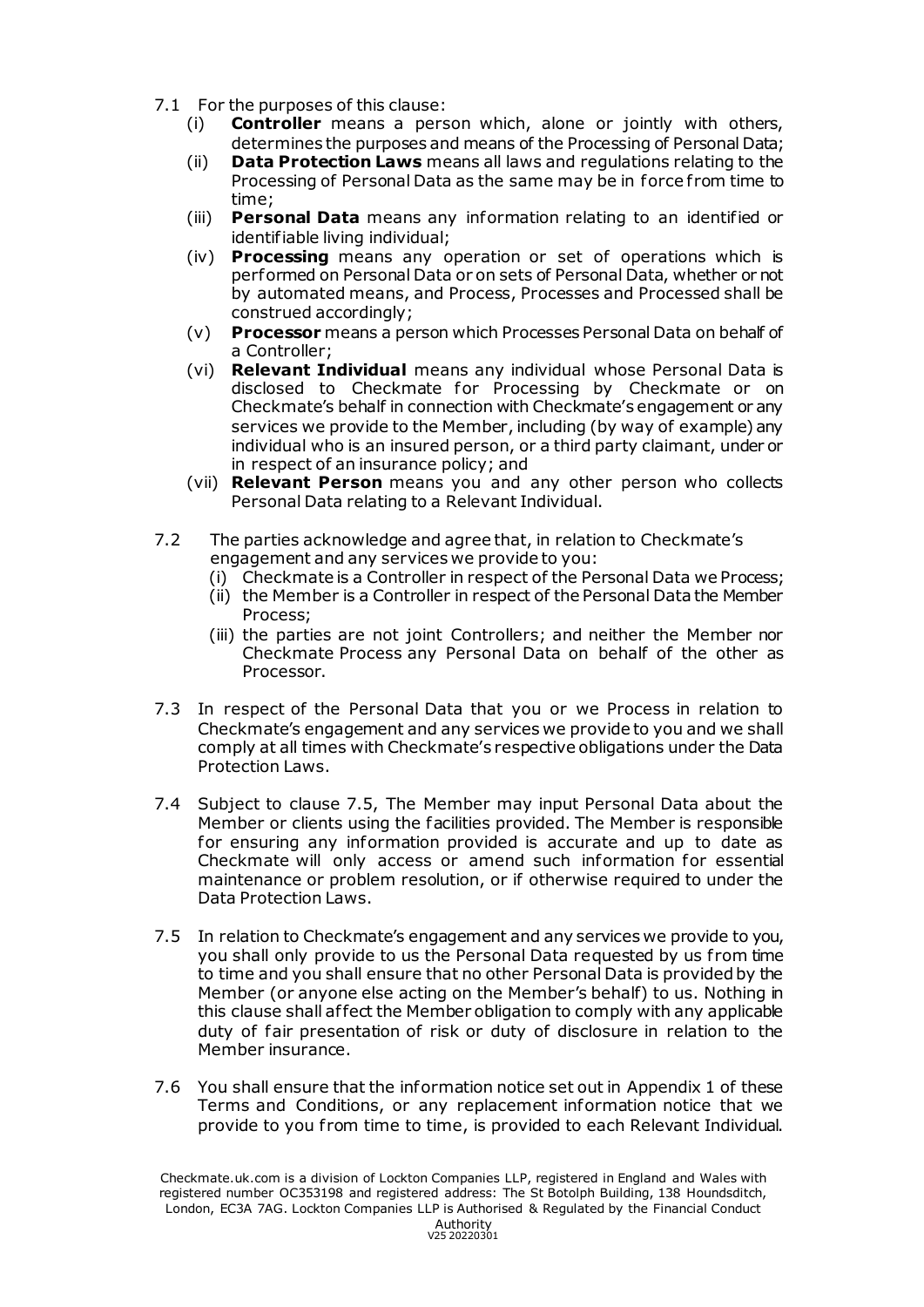You shall ensure that the notice is provided to the Relevant Individual at the time when its Personal Data is first collected by the Relevant Person.

- 7.7 You shall ensure that such steps are taken to obtain the consent of each Relevant Individual to the Processing of its Personal Data in connection with Checkmate's engagement and any services we provide as may be required from time to time by us.
- 7.8 You shall ensure that we are promptly notified of any contact a Relevant Person receives from a Relevant Individual regarding the Processing of its Personal Data in relation to Checkmate's engagement or any services we provide to you. You shall ensure that each Relevant Person provides us with reasonable co-operation and assistance in relation to each such contact to enable us to respond to such contact fully and promptly and in accordance with any deadlines set by the Data Protection Laws to which we are subject.
- 7.9 In addition, you and we agree to work together to ensure that we are able to Process the Personal Data that we Process in relation to Checkmate's engagement and any services we provide to you for the purposes contemplated by such engagement lawfully, fairly and in a transparent manner and in compliance with the Data Protection Laws to which we are subject. This shall include you co-operating and assisting us with Checkmate's dealings with regulatory authorities responsible for maintaining and enforcing the application of the Data Protection Laws to which we are subject.
- 7.10 You and we agree to enter into such other written agreements as may be required from time to time to enable you to comply with the Data Protection Laws to which you are subject and/or to enable us to comply with the Data Protection Laws to which we are subject.
- 7.11 This clause shall survive the termination or expiry of Checkmate's engagement.
- 7.12 As part of the registration process Checkmate requires some 'identifying data' about the Member, and also an e-mail address. Checkmate will use the identifying data only to check who has accessed the REDI tool and to include in the Directory of Members. Checkmate will use the e-mail address to more quickly advise the Member of significant events that affect the REDI tool.
- 7.13 The REDI tool is focused on gathering certain specific information relevant to the technical review of works. There will be circumstances where the REDI tool cannot accept some data. In such circumstances, it is the responsibility of the user to record such occurrences, and inform their Checkmate Regional Surveyor.
- 7.14 Any links made by Checkmate from the REDI tool to other websites are designed to allow you to access more information. Checkmate gives no endorsement and accepts no liability for the operation, accuracy or content of linked websites. The Member agrees that no other person or company whatsoever may link into the REDI tool without Checkmate's prior written consent.

#### **8** *Checkmate***'s rights and obligations**

8.1 *Checkmate* will maintain a *Directory* of *Members* that are eligible to seek a *Warranty* for their *Developments* from *Checkmate*. A copy of the names of

Checkmate.uk.com is a division of Lockton Companies LLP, registered in England and Wales with registered number OC353198 and registered address: The St Botolph Building, 138 Houndsditch, London, EC3A 7AG. Lockton Companies LLP is Authorised & Regulated by the Financial Conduct

Authority V25 20220301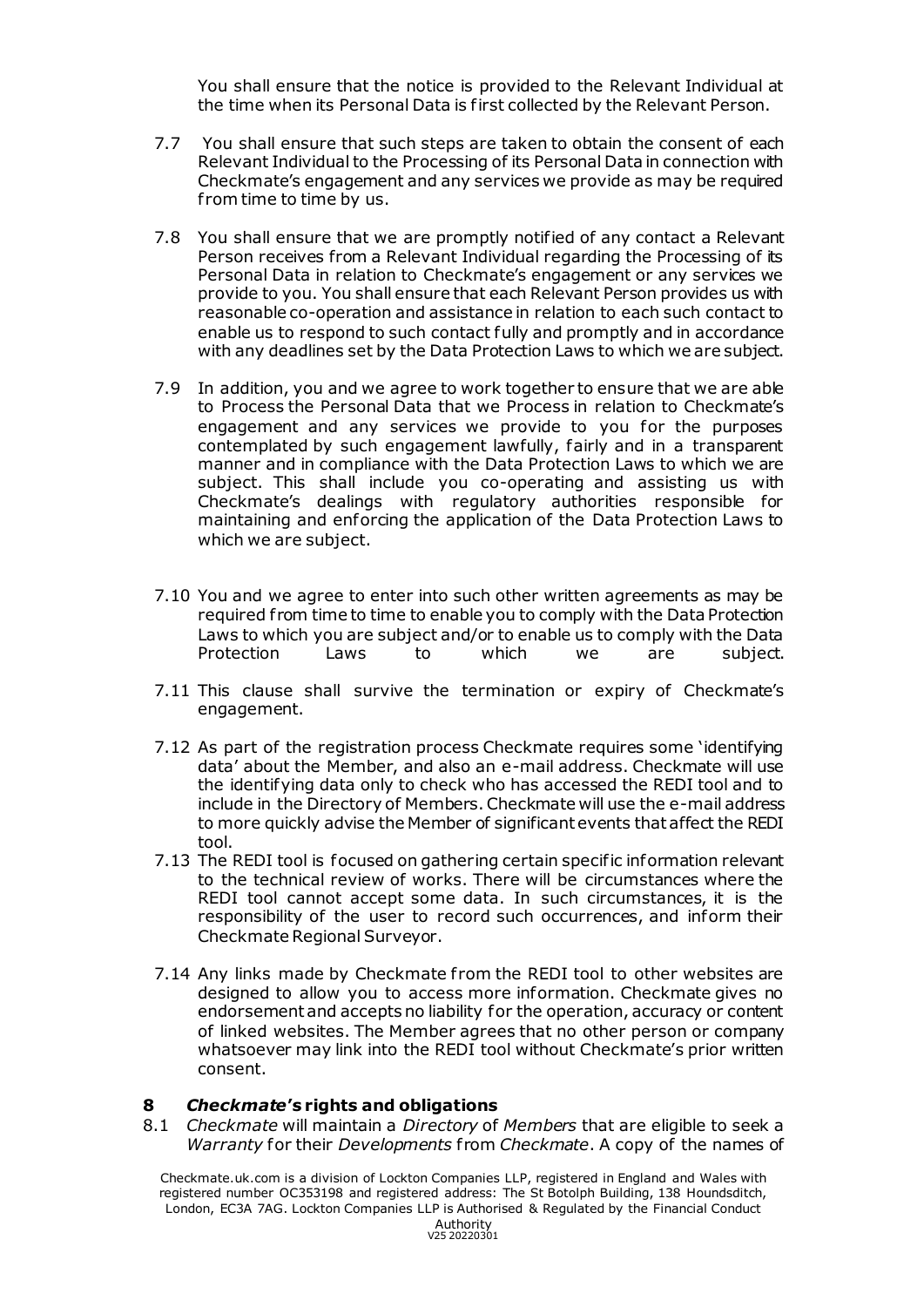all the *Members* contained in the *Directory* will be made available for inspection within 7 days of a reasonable request being received.

- 8.2 *Checkmate* acting reasonably shall have the right to seek additional security f rom a *Member* and to set such additional conditions, including but not limited to the length of time the security is held for as from time to time may be deemed necessary in order to ensure that it has suf ficient security prior to release of any *certificate*. The requirement may be changed by *Checkmate* and will be notified to the *Member* prior to release of any *certificate*.
- 8.3 Where a *Member* is part of a group of companies (or other legal entities) and where the *Member* fails to meet its obligation to *Checkmate*, an *Insured* or an *Underwriter* under the *warranty* or under these Terms & Conditions:
	- 8.3.1 *Checkmate* and/or the *Underwriter* may require any of the group companies (or other legal entities) to honour the obligations of the *Member,* for example, but not limited to:
		- meeting of claims costs
		- any obligations/awards or findings by the applicable Financial Ombudsman Service
		- fess relating to the applicable consumer code
		- any obligations/awards or findings by the applicable ombudsman service under the consumer code
		- any unpaid invoices
	- 8.3.2 Where a *Member* fails to honour its obligations under clause 8.3 to *Checkmate's* reasonable satisfaction, *Checkmate* may seek additional security and/or withhold the issue of further *Certificate(s)* f rom the *Member* or any other *Member* from the same group of companies / legal entities.
- 8.4 *Checkmate* shall publish and make available to the *Member* the *Requirements,* in such format as it deems appropriate, relating to the construction of *New Home* or *New Premises* and may vary them from time to time. *Checkmate* may levy a fee for the supply of the *Requirements*.
- 8.5 Where the actual selling price of the *New Home* exceeds the estimated selling price given when the *Development* was registered, *Checkmate* may invoice the *Member* for additional fees and premiums owed. Where the actual selling price of the *New Home* is below the estimated selling price given when the *Development* was registered, *Checkmate* may credit the *Member's* account for any reduction in premiums paid.
- 8.6 *Checkmate* may refuse to issue any *Building Period Certificate* or any *Insurance Certificate* if:
	- 8.6.1 the *Member's* proposals fail to meet *Checkmate*'s risk assessment for insurance purposes; or
	- 8.6.2 the *Development, New Home* or *New Premises* fails to meet the standards in *Checkmate's Requirements;* or
	- 8.6.3 notwithstanding the *Development* obtaining a final/completion certificate from Local Authority building control or an Approved Inspector, in *Checkmate*'s opinion acting reasonably the *Development, New Home* or *New Premises* fails to meet standards in *Checkmate's Requirements*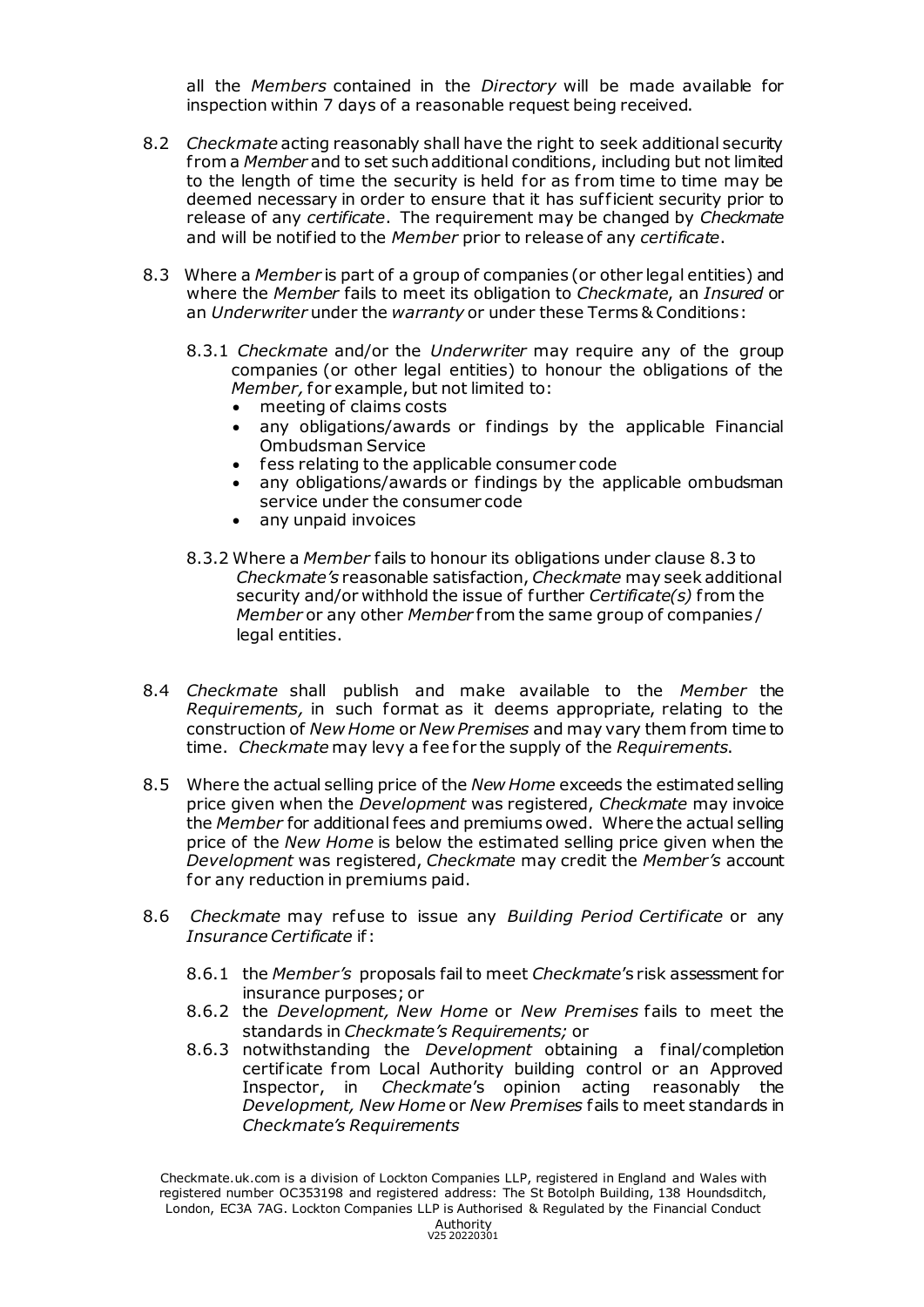- 8.6.4 any unresolved dispute exists between the *Member* and *Checkmate* over *Warranty* liability, payment of monies due or compliance with the *Requirements*
- 8.6.5 any unresolved dispute exists between the *Member* and the *Insured* over *Warranty* liability where *Checkmate* acting reasonably has assessed that the *Member* is liable
- 8.6.6 *Checkmate* has not received payment of invoiced fees and premiums or of any additional fees and premiums that may be due
- 8.6.7 where requested to do so by *Checkmate* the *Member* has not provided the required security, bonds or guarantees
- 8.6.8 a material fact has deliberately or recklessly not been disclosed to *Checkmate* by the *Member* that af fects the acceptability of the *Development, New Home* or *New Premises* for the purposes of a *Warranty* or requires additional Premium and or Fees to be due. For other non-deliberate or non-reckless non-disclosure of a material fact *Checkmate* may impose whatever terms or premium adjustment that it would have applied had the non-disclosure not occurred. For clarity if the *Member* is unsure whether any fact is material they should disclose it.
- 8.6.9 *Checkmate* has not received payment f rom the *Member* of any Consumer Code case, adjudication or any such other fees due in relation to any *Development* registered by the *Member*.
- 8.6.10 The *Member* has not met *Checkmate's* reasonable underwriting requirements as amended f rom time to time for each individual *Warranty*.
- 8.7 *Checkmate* shall have the right to request such reports, certificates, plans, specifications or other information from the *Member* as it deems necessary acting reasonably before agreeing to issue a *Warranty*.
- 8.8 *Checkmate* may impose such conditions or endorsements on a *Certificate* as it deems necessary acting reasonably.
- 8.9 Subject to clauses 8.5 and 8.6 above, *Checkmate* shall issue the *Insurance Certificate* to the *Member* where *Checkmate*:
	- 8.9.1 has carried out such risk management and received such documents as deemed reasonably necessary
	- 8.9.2 is satisfied, at *Checkmate'*s sole discretion acting reasonably, that the *New Home* or *New Premises* has been accepted following a final inspection of *Images* or physical inspection*;*
	- 8.9.3 has received any invoiced fees and premiums or security required and any other monies outstanding have been received.
- 8.10 Unless agreed otherwise in advance and in writing by Checkmate;
	- 8.10.1 where invoices have not been paid within 28 days Checkmate reserves the right to set additional fees and premiums or to cancel the registration of a *Development*;
	- 8.10.2 where building work has not started within 12 months of a *Development* being registered or having been started is not finished within 2 years or other period agreed between the *Member* and *Checkmate* at the time the *Development* is registered with *Checkmate*  then *Checkmate* shall be entitled to set such additional fees and premiums or require such additional reports or certificates and security or cancel the registration of the *Development* as *Checkmate* reasonably deems necessary before issuing any *Certificate*.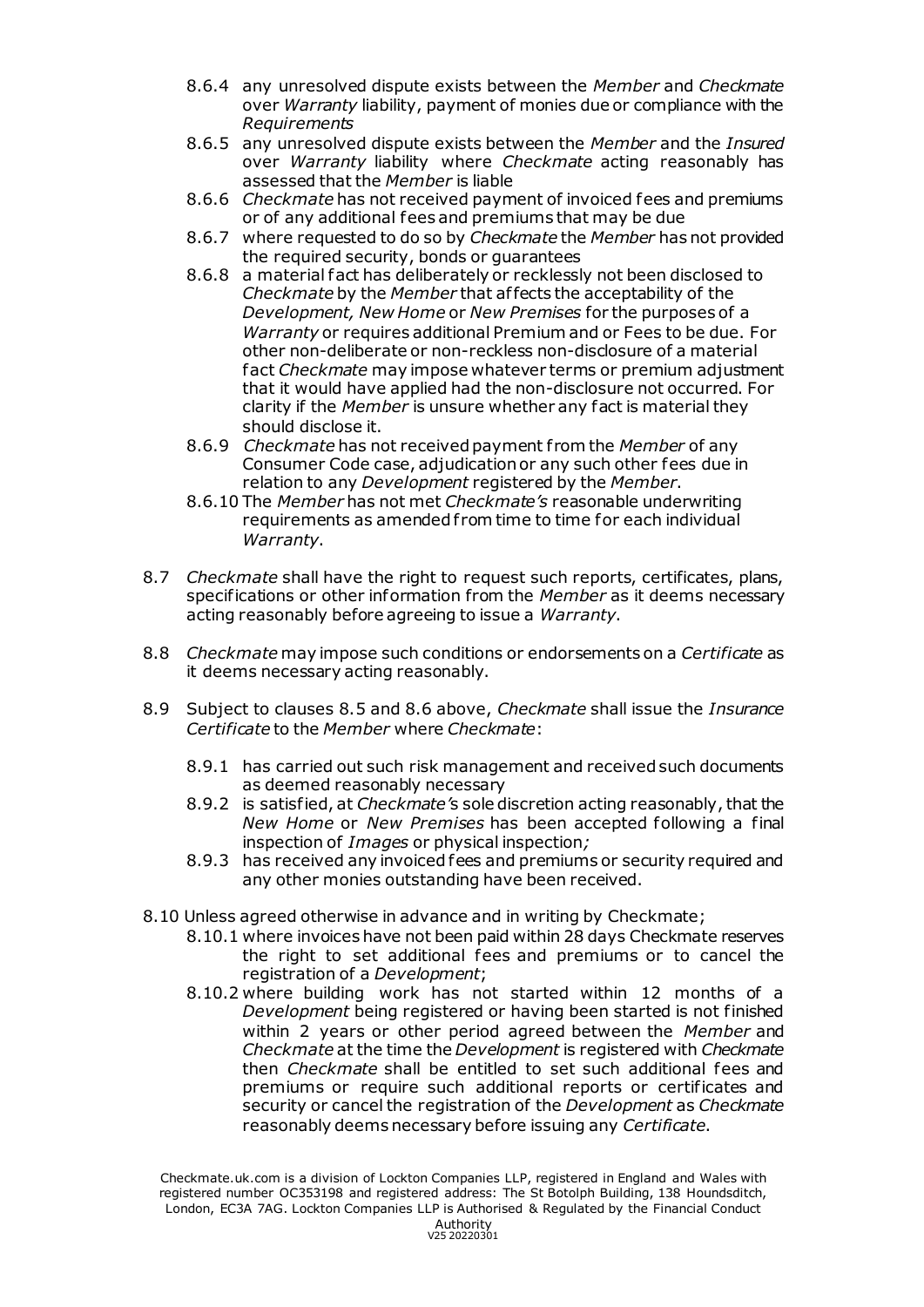- 8.10.3 where the *insurance certificate* is not requested within 6 months of *Checkmate* completion inspection of the *new home* or *new premises* Checkmate shall be entitled to re-inspect and set such additional fees and premiums and require such additional reports or certificates and security or decline to issue the *insurance certificate*.
- 8.11 Where an *Insured* makes any claim under any part of the *Warranty Checkmate* shall notify the *Member.* Where there is an obligation under the terms of the *Warranty* the *Member* shall, at their expense, co-operate with any reasonable request by *Checkmate* to assist with the investigation, including providing plans, specifications and other documentation.

## **9 Security Deposits**

- 9.1 Where security deposits or other forms of guarantee are required in order for a *Member* to meet *Checkmate*'s underwriting criteria the terms under which they are held are set out below.
	- 9.1.1 The security deposit account will be held in the name of Lockton Companies LLP at Bank of Scotland in accordance with a Declaration of Trust made by Lockton Companies LLP.
	- 9.1.2 Interest will be paid to the account net of tax at a rate of 0.25% below Base Rate as determined by the Bank of England from time to time.
	- 9.1.3 Original parent or cross company guarantees will be held securely at our registered offices or electronically via the DocuSign website.
- 9.2 For single purpose vehicle companies or single *Development* companies the deposit or other form of guarantee will only be released following closure of the registration and where all the conditions in clause 9.3 and its sub clauses (below) have been met to *Checkmate*'s satisfaction.
- 9.3 The clauses below give the earliest possible time that consideration for the release of the security deposit or other form of guarantee on your application and/or when *Checkmate* review the level of security required and will be subject to the following conditions having been met;
	- 9.3.1 Where a *Member* wishes to remain on *Checkmate*'s *Directory* and has *New Homes* or *New Premises* within the *Developer's Warranty Period* or under construction, we will require:
		- 9.3.1.1 audited accounts demonstrating three full years' trading, which must meet *Checkmate's* then current underwriting requirements for the release of funds; and
		- 9.3.1.2 all *Developer's Warranty Period* claims outstanding and notified have been settled to *Checkmate*'s reasonable satisfaction.
		- 9.3.1.3 All invoices in relation to premiums and fees, and/or any fees, obligations/awards or findings in connection with any Consumer Code claims and Financial Ombudsman Service have been settled to *Checkmate's* satisfaction.
	- 9.3.2 Where a *Member* leaves *Checkmate*'s *Directory* for any reason including under the provisions of Clause 10 or 11, in order to release any security held *we* will require:
		- 9.3.2.1 that there are no properties in the course of construction for which a *Certificate* has yet to be issued; and
		- 9.3.2.2 that there are no properties remaining within the *Developer's Warranty Period*; and

Checkmate.uk.com is a division of Lockton Companies LLP, registered in England and Wales with registered number OC353198 and registered address: The St Botolph Building, 138 Houndsditch, London, EC3A 7AG. Lockton Companies LLP is Authorised & Regulated by the Financial Conduct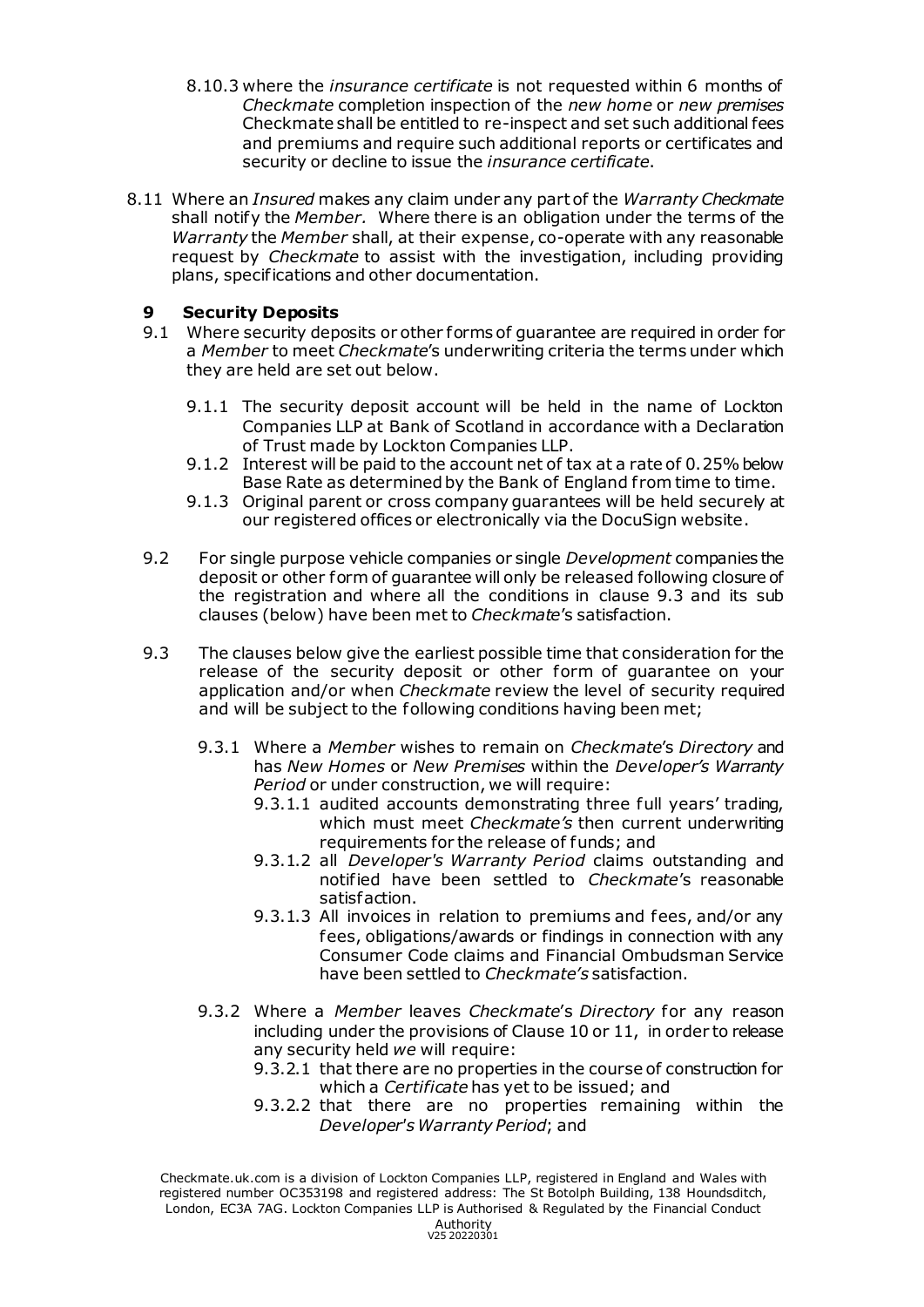- 9.3.2.3 all *Developer's Warranty Period* claims outstanding and notified have been settled to *Checkmate*'s reasonable satisfaction.
- 9.3.2.4 All invoices in relation to premiums and fees, and/or any fees, obligations/awards or findings in connection with any Consumer Code claims and Financial Ombudsman Service have been settled to *Checkmate's* satisfaction.
- 9.4 Where applicable and up to the amount of security provided by the *Member*  a call may be made on the security deposit, cross company guarantee or parent company guarantee or any combination thereof. Should a *Member* fail to meet its obligations under these Terms and Conditions or the *Warranty*, for example, but not limited to:
	- meeting of claims costs
	- any obligations/awards or findings by the applicable Financial Ombudsman Service
	- fess relating to the applicable consumer code
	- any obligations/awards or findings by the applicable ombudsman service under the consumer code
	- any unpaid invoices
- 9.5 On release or partial release of the security deposit the monies will be returned to the original depositor only. Any requests for monies to be paid to a dif ferent account must be submitted in writing and will be subject to the bank's current money laundering requirements.

#### **10 Premiums Fees & Taxes**

- 10.1 On Receipt of funds from a Member Checkmate is obliged to separate any insurance premium and insurance premium tax in to a separate client money account in accordance with The FCA Client Money rules.
- 10.2 Checkmate will protect your money by holding all client money in a general Client Account that is a Non-Statutory Trust account. This is completely segregated from our own money and there are strict regulatory controls on us to maintain solvency of the Client Account and to conduct a regular reconciliation of the account.

Under the rules, money held in the Client Account may be used for payment of premium or claims for another client before their monies are received, but increased credit controls are maintained where this occurs. Checkmate is not entitled to use client money to take payment of fees or commission before we receive the relevant premium from a client.

As Checkmate acts under delegated authority from insurers client money is also protected under risk transfer from insurers where they assume the credit risk so that payment by you of premium to us will be deemed payment to Insurers and claims and return premiums paid by Insurers through us will not be deemed paid until received by you. Such money will be held within the Client Account

- 10.3 Checkmate will deposit client money received in a Client Account with one or more UK approved banks.
- 10.4 Any interest earned on client money held by us and any investment returns on any segregated designated investments will be retained by us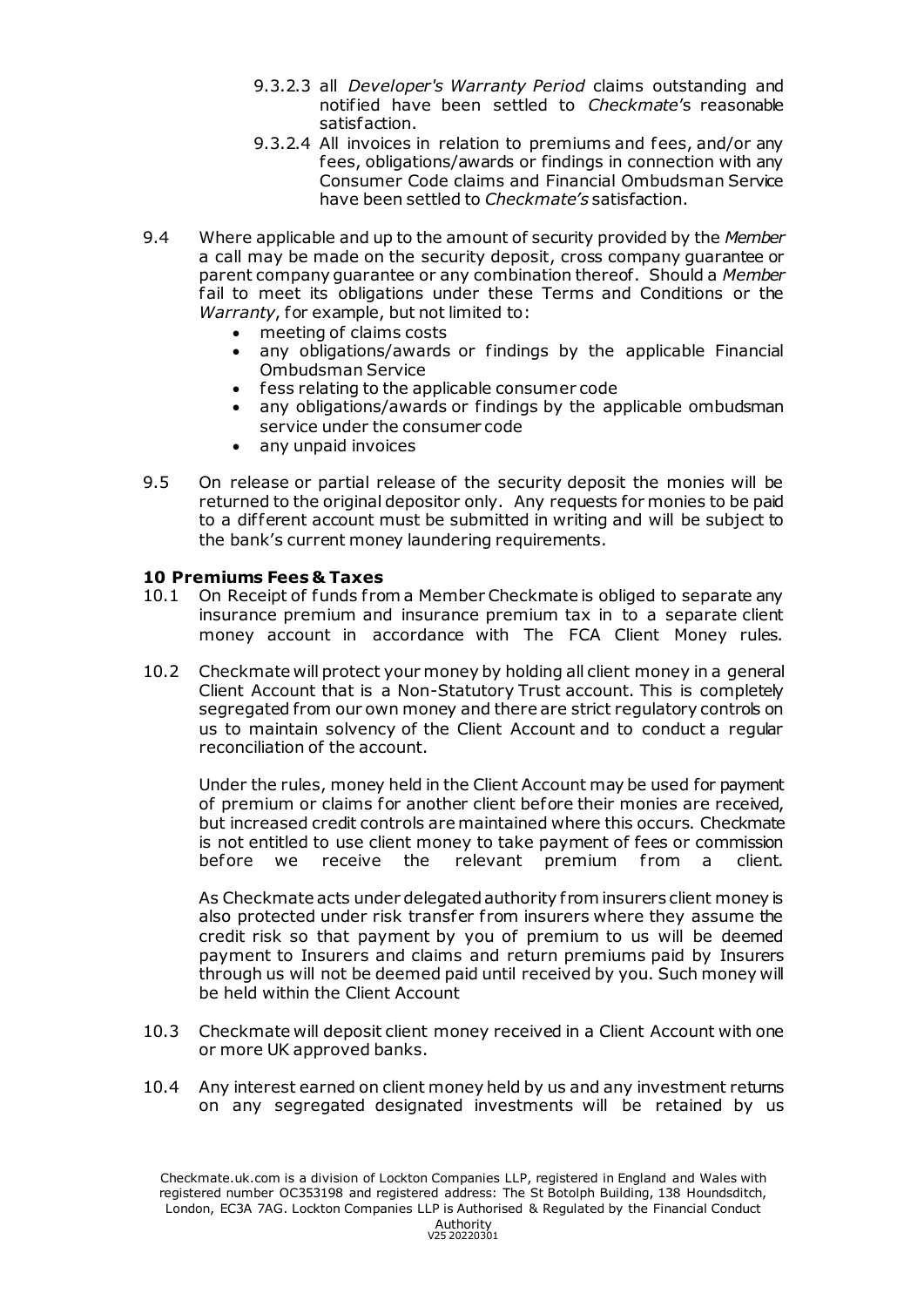## **11 MONEY LAUNDERING, BRIBERY AND SANCTIONS**

We are obliged to take reasonable steps to safeguard our company and our clients against the risk of financial crime. To achieve this we may need to ask you to provide us with additional information to help establish proof of identity or legitimacy of any insurance transactions you ask us to undertake on your behalf. We are obliged to report to the National Crime Agency any evidence or suspicion of money laundering at the first opportunity and we are prohibited from disclosing any such report. We will not agree to make payments to unknown third parties where we have had no direct dealings or knowledge of an involvement on your account. You agree to not make or receive payments to or f rom any third parties in relation to the insurances we arrange (or induce others to make or receive payments) without our prior express agreement.

As an organisation we have in place anti-bribery and corruption policies and procedures in accordance with applicable laws regulations and best practice.

Insurance Transactions or payments may be prohibited or subject to prohibition or restrictions under International Trade Sanctions [ITS] covering (without limitation) trade in certain goods, territories or individuals. Where we discover or have reasonable belief that the arrangements we make or may put in place may be in breach of any form of ITS then we may immediately cease any part or all of that arrangement. This may result in us continuing to make arrangements on your behalf for some elements of your insurance and not others. We will make you aware if this applies.

#### **12 Suspension and Termination of Membership of the** *Directory*

Where in *Checkmate's* sole opinion a *Member* has failed to comply with any obligation imposed on the *Member* under clauses 5.1 to 5.20 inclusive, clause 6.1, 6.3, 6.8, 6.10, 6.11, and 7.2 of these Terms and Conditions, or where the *Code Panel* suspends or terminates a *Member's* membership of the *Code*, *Checkmate* may give notice that the *Member's* membership of the *Directory* is suspended or terminated.

- 12.1 **Suspension** During a period of suspension *Checkmate* may for the *Member's Development*s registered with *Checkmate*;
	- 12.1.1 decline to issue any *Certificates*
	- 12.1.2 decline to register or transfer any *Development* for the *Member* or associated company or partnership
	- 12.1.3 continue with the risk management plan
	- 12.1.4 carry out inspections either on the site or via the **REDI** system
	- 12.1.5 remove access to the web site for all the *Member's* users
- 12.2 Except where suspension is imposed by the *Code Panel*, where a separate notice is not required, a notice of suspension must include the clause(s) of these Terms and Conditions that have been breached, the reason why *Checkmate* considers such clauses have been breached, the consequences of the suspension, any actions required to lift the suspension and the date by which those actions must be completed in full or the period of suspension.
- 12.3 On suspension of *Membership* any *Insurance Certificates* previously issued to the *Member* are invalid where contract exchange, exchange of missives or completion of sale has not taken place.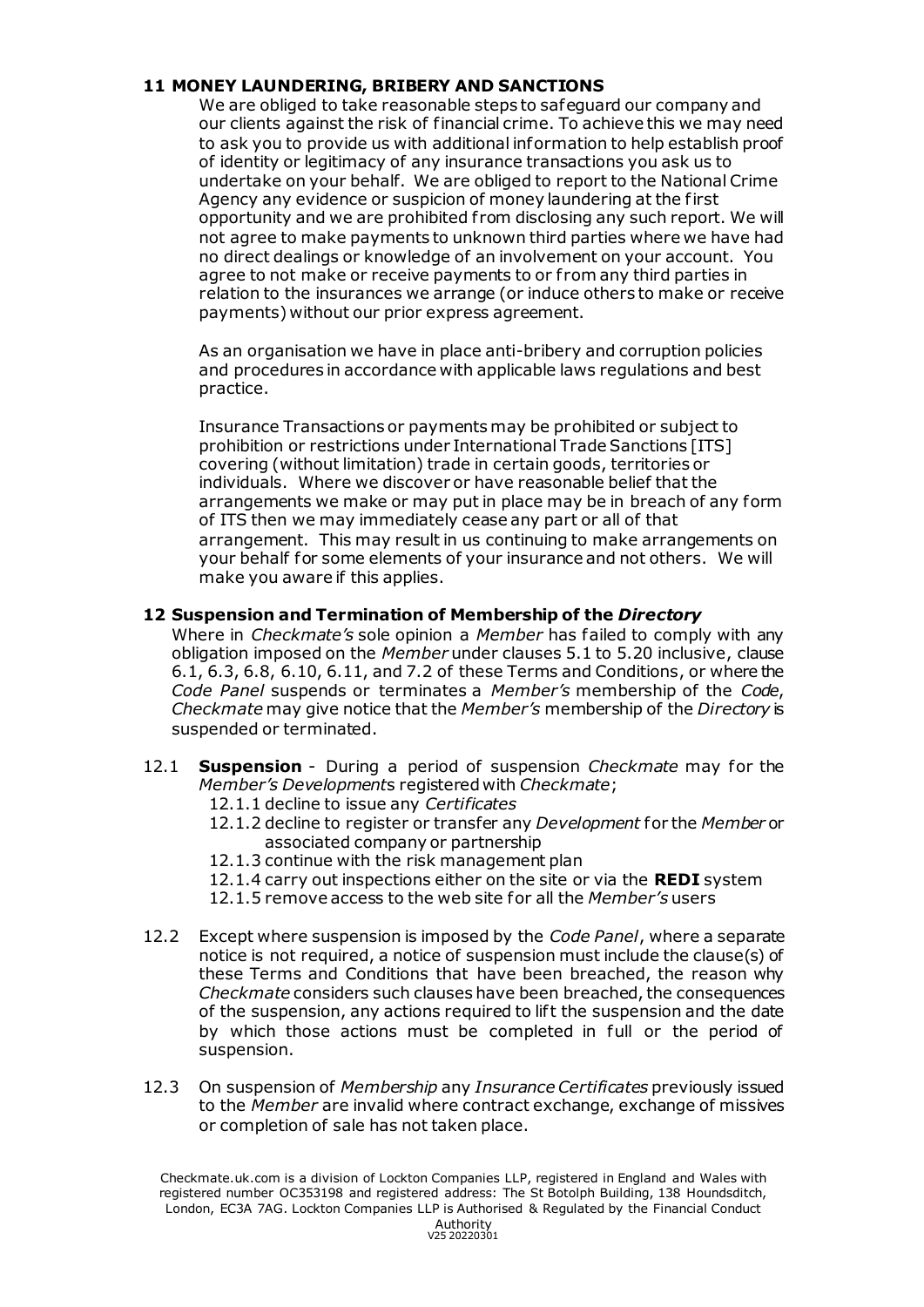## 12.4 **Termination** - On termination of Membership *Checkmate* will

- 12.4.1 decline to issue any *Certificates*
- 12.4.2 decline to register or transfer any *Development*s for the *Member* or associated company or partnership
- *12.4.3* cancel any *Development*s already registered with *Checkmate*
- 12.4.4 remove access for all the *Member's* users to the web site
- 12.4.5 remove all rights to use *Checkmate's* name or logo
- 12.4.6 reserve the right to notify other warranty insurers of the termination
- 12.5 Except where termination is imposed by the *Code Panel*, where a separate notice is not required, a notice of Termination must include the clause(s) of these Terms and Conditions that have been breached, the reasons why *Checkmate* considers such clauses have been breached, the consequences of the Termination, any actions required to prevent Termination and the date by which those actions must be completed in full after which the Termination will be final.
- 12.6 On termination of *Membership* any *Insurance Certificates* previously issued to the *Member* are invalid where contract exchange, exchange of missives or completion of sale has not taken place.
- 12.7 **Appeal against termination or suspension –** Except where termination or suspension results from a decision made by the *Code Panel*, on receipt of a notice of suspension or termination the *Member* may lodge an appeal in writing within 5 working days of the date of the notice stating all of the reasons why the *Member* believes such notice should not have been issued. On receipt of the appeal the actions under the notice of suspension or termination will remain in force until reviewed by *Checkmate's* senior management team which will confirm their decision by written notice to the *Member* within 5 working days of their receipt of the appeal. The senior management team's decision is final.
- **13 Automatic Termination -** These Terms and Conditions shall terminate immediately without notice where the *Member*:
- 13.1 Being a sole trader or partnership has made or has attempted to make any arrangement or composition with his creditors or a petition has been filed for bankruptcy or the sole trader or any member of the partnership becomes bankrupt.
- 13.2 Being a company:
	- 13.2.1 has made or has attempted to make any arrangement or composition with its creditors
	- 13.2.2 has passed any resolution to stop trading or to enter voluntary liquidations or
	- 13.2.3 has a petition for its winding up or
	- 13.2.4 enters liquidation or
	- 13.2.5 has a receiver or administrator appointed in respect of any of the *Member's* affairs.
- 13.3 Where clause 13.1 or clause 13.2 and its sub clauses apply the *Member*  must immediately inform the trustees, receiver, liquidator or administrator as the case may be of *Checkmate*'s interest.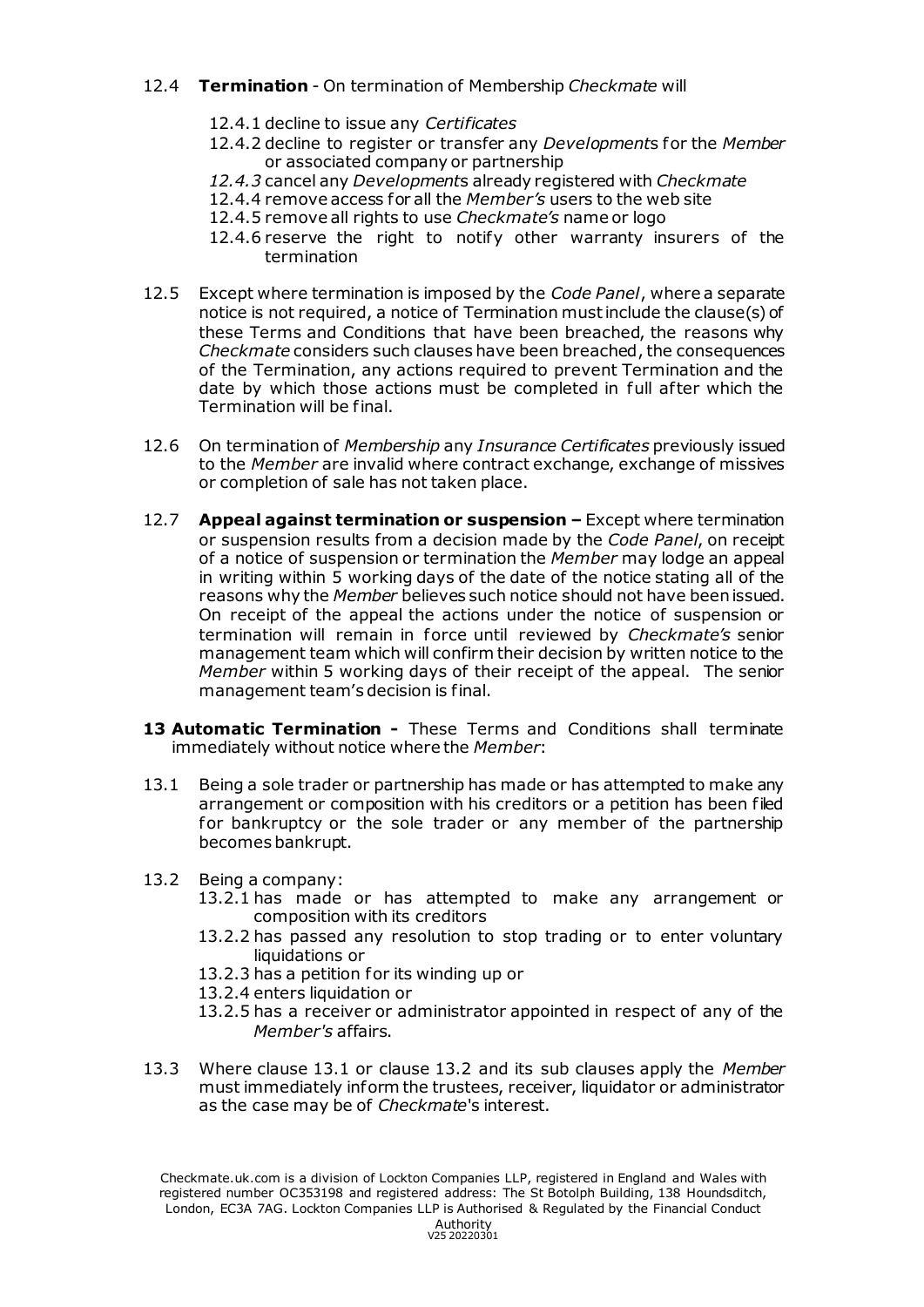- 13.4 Where clause 13 and sub clauses apply any *Insurance Certificates* previously issued to the *Member* are invalid where contract exchange, exchange of missives or completion of sale has not taken place.
- **14 Notices -** Any communication between *Checkmate* and the *Member* shall be deemed to have been received;
- 14.1 two days after posting provided that it has been sent by Recorded Delivery Post to the address contained in these Terms and Conditions or
- 14.2 on the same day if sent by email to the last email address provided to *Checkmate* by the *Member* and where *Checkmate* has not been notified of delivery failure.
- **15 Cancelation of** *Development* The registration of the *Development* may be cancelled by *Checkmate* before the *Building Period Certificate* or *Insurance Certificate* for the *Development, New Home* or *New premises* is issued in the following circumstances:-
- 15.1 Where the *Member* is the subject of any publicity which, in the reasonable opinion of *Checkmate*, may be detrimental to *Checkmate* or other *Members* who are listed in *Checkmate*'s *Directory*
- 15.2 Where the *Member,* its employees or agents act in any way which, in the reasonable opinion of *Checkmate*, may be detrimental to *Checkmate* its employees or agents and sub-contractors or to the other *Members* listed in the *Directory*.
- 15.3 Where the *Member* is subject to a change of ownership or in the reasonable opinion of *Checkmate* becomes otherwise associated with a Company, Partnership, person or persons that *Checkmate* has refused to admit to the *Directory* or has removed f rom the *Directory*.
- 15.4 The *Member* has failed to reply fully within 28 days to any correspondence f rom *Checkmate* that has been sent by recorded delivery to the last address notified by the *Member* to *Checkmate*.
- 15.5 The *Member* has refused or repeatedly failed to rectify *Defects* notified to them by *Checkmate.*
- 15.6 The *Member* has breached any clause of these *Terms and Conditions*
- 15.7 By mutual agreement with the *Member* or at the *Member's* request
- 15.8 Where a *Development* is cancelled under the provisions of clause 8.10 or clause 12 and sub clauses
- 15.9 Where a *Development* is terminated under clause 12.4.3 or clauses 15 to 15.8 any Premiums paid will be refunded only where all *Warranty Documents* and *Certificates* issued or downloaded have been returned to and received by *Checkmate* and a signed declaration stating that all *Certificates* have not and will not be passed onto any 3rd party and all prospective *Insured* and their conveyancing solicitors have been informed that the property no longer has nor will have the benefit of a *Checkmate Warranty.* All such refunds will be subject to a charge for *Checkmate's* administration and subject to any administration deductions applied by the *Underwriter*. Any Membership and Risk Management fees received by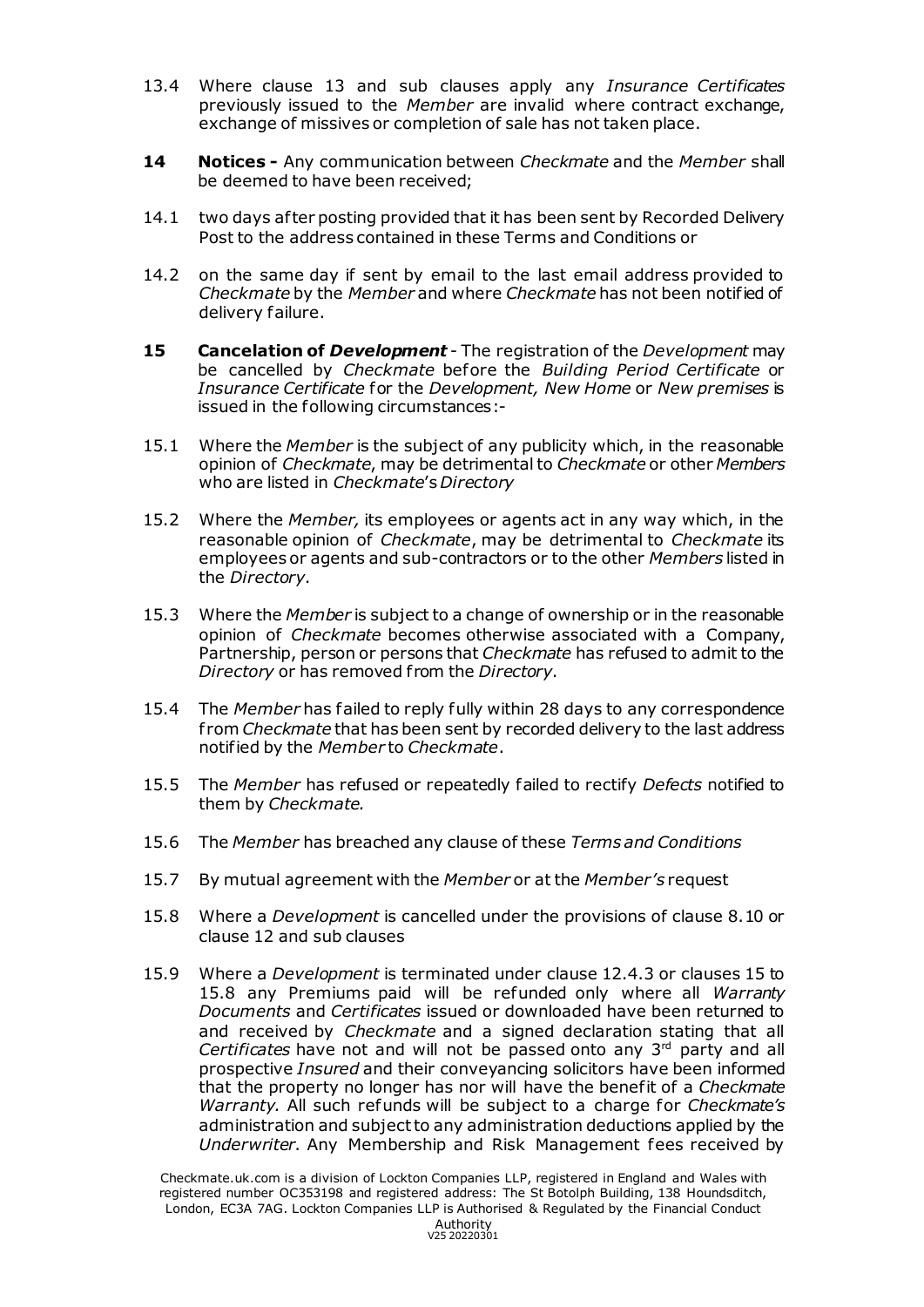*Checkmate* will not be refunded. Any fees that have been or are invoiced for work undertaken by *Checkmate* prior to the cancelation of the *Development* must be paid within 28 days of the date of the invoice.

- **16 Assignment** These Terms and Conditions form a binding agreement between the *Member* and *Checkmate.* The *Member* may not assign or otherwise transfer any rights or obligations contained herein without *Checkmate*'s prior written consent. *Checkmate* reserves the right to assign its benefits and/or its obligations to any Company who is a successor.
- **17 Disputes –**The parties shall use their best endeavours to negotiate in good faith and settle amicably within a reasonable period any dispute that may arise out of or relates to this contract. In the event such negotiations fail the parties shall attempt in good faith to settle any dispute by mediation. Each party shall bear its own costs and one half of the mediator's fees. Mediation under this clause does not apply to any decisions made by the *Code Panel* or as a result of an Appeal made under clause 10.7.
- **18 Complaints** *Checkmate* takes all complaints seriously and maintains procedures to ensure that all complaints are dealt with promptly and fairly. If you wish to complain please notify your usual *Checkmate* contact or the Head of Compliance at Lockton either in writing to our registered address or by telephone to 020 7933 0000. If your complaint relates to the insurance provision and you are not happy with the response or the way we have handled your complaint you may be eligible to refer your complaint to the Financial Ombudsman Service. We will advise you at the time if you meet the criteria eligible to refer your complaint

## **19 Compensation Scheme**

In the event of the failure of a UK insurance intermediary or insurance company, you may be entitled to compensation under the Financial Services Compensation Scheme (FSCS). We are covered by the FSCS and you may be entitled to compensation from the scheme if we cannot meet our obligations. This depends on the size of your firm, the type of business you carry out and the circumstance of your claim. The compensation scheme will only apply to our obligations in relation to insurance premiums and claims payments.

- **20 No Partnership -** Nothing in these Terms and Conditions shall be deemed at law to constitute a partnership relationship between the parties and neither of them shall have any authority to bind the other save as provided for by these Terms and Conditions.
- **21 Variation and Waiver -** No partial exercise of, or failure in exercising, any right under these Terms and Conditions shall constitute a waiver or preclude any other or further exercise of that or any other right.
- **22 Entire Agreement -** These Terms and Conditions and any Schedules hereto contain the entire agreement between the parties relating to the subject matter thereof and shall supersede any and all promises, representations, warranties and undertakings whether oral or in writing, express or implied unless expressly set out or referred to in these Terms and Conditions.
- **23 Jurisdiction -** English law governs these Terms and Conditions and the *REDI* tool and any dispute shall be resolved under the exclusive jurisdiction of the English courts.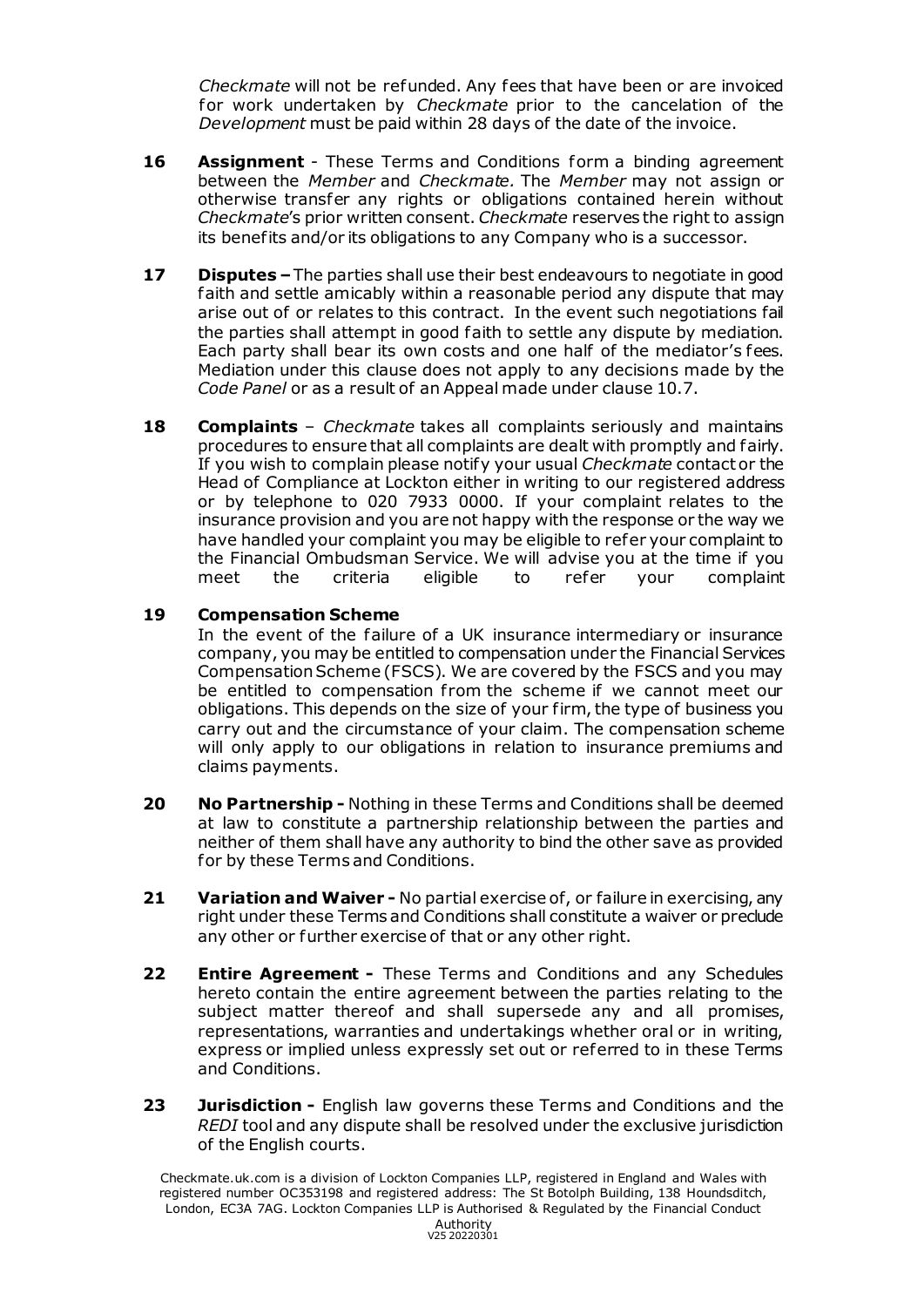| Signed on behalf of Checkmate:     |  |
|------------------------------------|--|
| Name (please print):               |  |
| Signed on behalf of the<br>Member: |  |
| Name (please print):               |  |
| Position:                          |  |
| Date:                              |  |